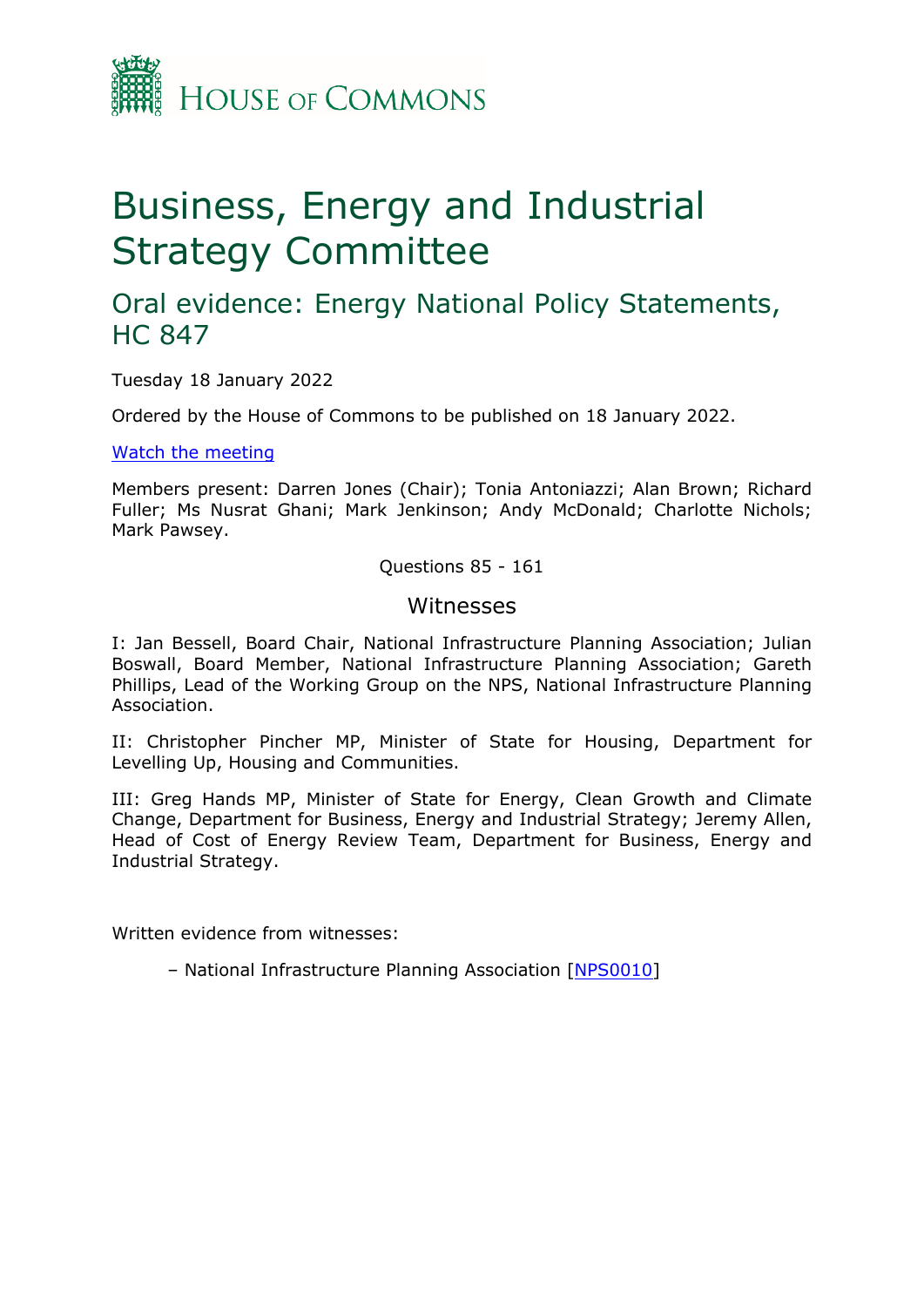

## Examination of witnesses

Witnesses: Jan Bessell, Julian Boswall and Gareth Phillips.

Q85 **Chair:** Welcome to this morning's session of the Business, Energy and Industrial Strategy Select Committee. It is our latest hearing as part of the scrutiny of the Government's revised national policy statements for energy infrastructure in the UK. We have three panels this morning. For the first panel, we are delighted to welcome Jan Bessell, Julian Boswall and Gareth Phillips, all from the National Infrastructure Planning Association, to answer some of our questions before we hear from Minister Pincher, the Minister of State for Housing, and Minister Hands, the Minister of State for Energy, Clean Growth and Climate Change.

I will dive straight in with the first question. Jan Bessell, if I could come to you, could you just tell the Committee, as a starting question, what your overall assessment is of the revised draft national policy statements?

**Jan Bessell:** We really welcome the review. It is an excellent start. Overall, it has addressed some of the critical issues that have come forward as increasing challenges. It has sought to update all bar one of the energy suites, which is welcomed, but there are some refinements that could add clarity, help with understanding of the process and the delivery of sound examinations and decision-making, which would also improve everyone's understanding.

It is great to see it. It is great to see the work that has been put in and it does move us forward. There are some technology areas that are missing that we would like to see addressed. It could be a little more ambitious around climate change and the urgent need around that, but it is well done and it has delivered on many of the areas of concern.

Q86 **Mark Pawsey:** I wonder if I might ask how this document aligns with the Government's existing policy commitments, particularly in respect of the energy White Paper and the sixth carbon budget.

*Jan Bessell:* I am just going to pass to my colleague, Gareth Phillips, to answer in the first instance, if that is acceptable.

*Gareth Phillips:* Good morning. Broadly speaking, it is aligned with the energy White Paper and some more recent policy. The team at BEIS had quite a challenge to produce the NPS in the short timescale that was set out by the energy White Paper. It must be recognised that there is a lot of policy reform going on at the moment and it is quite a moving feast, so by the time the revised NPS had been published, quite a lot of policy had changed, particularly net zero and CCUS policy that has been emerging at the same time. There is a need before it is designated for these NPSs to be brought up to date in line with those other policies that have emerged during the last six months since publication.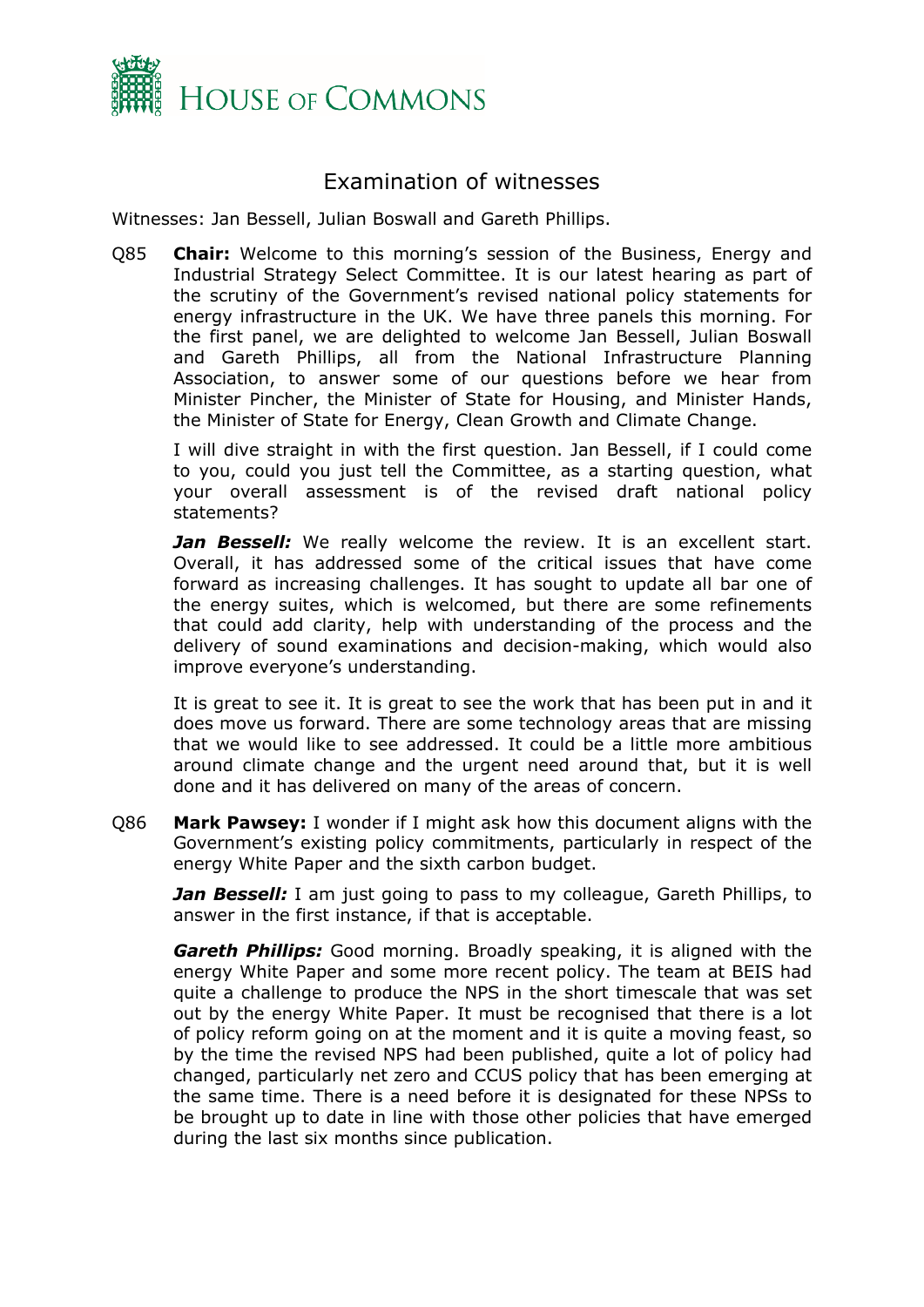

We do have a concern in terms of how closely the NPSs are tied to the energy White Paper. It is a recurring theme from some of the witnesses you have already heard from that notable omissions from the national policy statement include onshore wind, which was very much included in the suite of technologies considered by the energy White Paper. It also features in evidence produced by the Climate Change Committee and the National Infrastructure Planning Commission. It is very much a technology that we expected to see included in the national policy statements.

Tidal range, for example tidal lagoon projects, should have been included. Those have a role to play and, indeed, one has been consented through this process before. Our concerns in terms of how closely related the NPSs are to policy can be fixed. The solution is that the NPSs need to be updated to account for those before it is designated and other technologies need to be included.

Q87 **Mark Pawsey:** You mentioned tidal lagoon. Why do you think it was left out?

*Gareth Phillips:* Perhaps because of the fate of the Swansea tidal lagoon project. That did receive consent. The reason it has not moved forward is because an economic decision was taken by Government as to the cost of the project and the level of public subsidy that would be needed to take it forward, but that is an economic decision. It is not one that goes to the role of the project in decarbonisation nor the planning merits or policy merits of whether or not such projects should be brought forward.

It was excluded because it was deemed to be perhaps a failed project or failed technology, but that is not the case. There are pilot projects in France and further afield that have worked and there are a number of sites around the UK that could accommodate tidal lagoon projects. Given the need for energy, essentially, we need to consider all technologies to achieve decarbonisation. Nothing should be excluded at the policy stage.

Q88 **Mark Pawsey:** As a broader question, perhaps back to Jan, there is always this dilemma: we need these big projects from a national perspective, but there are local impacts. Does the NPS deal with that conflict effectively?

*Jan Bessell:* That is where we could have some additional clarity.

Q89 **Mark Pawsey:** What sort of additional clarity would you like?

*Jan Bessell:* The position of the urgent and compelling need, particularly around the decarbonisation agenda, is expressed in EN-1 but could be given greater weight. One of the things with nationally significant infrastructure projects when they are in examination and determination is that balance, effectively, that has to be satisfied—that the adverse impacts of the proposed development effectively would not outweigh its benefits. In giving clear guidance in the national policy statements and giving the emphasis about hierarchy weight and also the compelling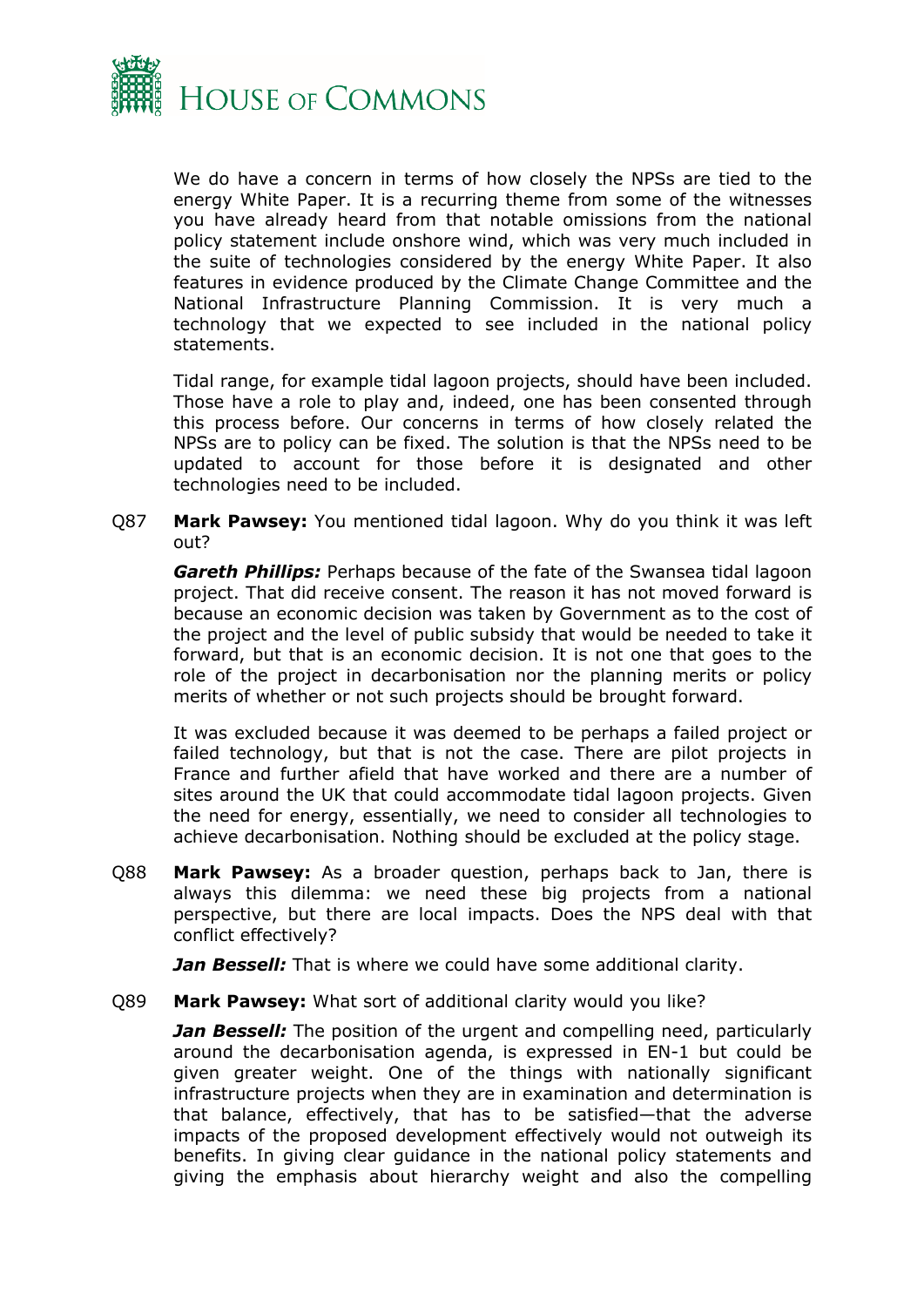

urgent need at scale, because of our carbon agenda and climate change, it needs to be very clear where that comes in the balance.

That does not mean you disregard local impacts. It is what you do about those, how you design an effective project to ensure that you minimise those with an agreeable test for that and how you engage locally to ensure that it is designed as sustainably and effectively as possible. That could be made clearer in the NPSs, particularly EN-1.

Q90 **Mark Pawsey:** Would you like to see made clearer the balance between harm and benefits of a project? Is that sufficiently taken into account within the NPS in your view?

**Jan Bessell:** It is the weight of those. We have lots of assessment criteria around very specific impacts, but we do not have the same exploration and guidance around the beneficial things, particularly in meeting our climate agenda and targets and decarbonisation particularly of the energy infrastructure in a sustainable way that makes it accessible and affordable for all. It is that balancing. Because of the necessity to have detailed criteria around some of those impacts, local impacts and environmental impacts, there is a big focus on that and it tends to skew then the weight of consideration, so it is important to have that set out in a similar way.

Q91 **Mark Pawsey:** Do you think that is likely to prevent some projects from going ahead that really ought to go ahead?

*Jan Bessell:* Yes, I do. It slightly distracts us from the relative weight and how they are directing the consideration. It is also about all people, whether communities, statutory bodies, applicants or those examining and determining, understanding the relative merits of what we are considering and where the urgency and weight should be around that. Because there is a lot of information and a lot of exploration of that detail and those detailed impacts, it tends to become uppermost in people's thoughts, and so it is about resetting that balance to some extent. Mr Boswall may be able to assist us further on this by just coming in around that test and weight.

**Julian Boswall:** What you have to remember is that these documents are absolutely central to the way that applicants prepare projects. Every word is pored over and an applicant is looking to align their project because the decision is made in accordance with the NPS. Exactly how everything is framed is extremely important.

As Jan has already indicated, there is a significant amount of explanation of impact and that means that developers are looking at that. They are seeking to mitigate. They are seeking to compensate where that is appropriate, but in the end the system needs to be clear how that gets balanced against the need, because we do have net zero objectives and a climate emergency. It is inevitable that there will be impacts from these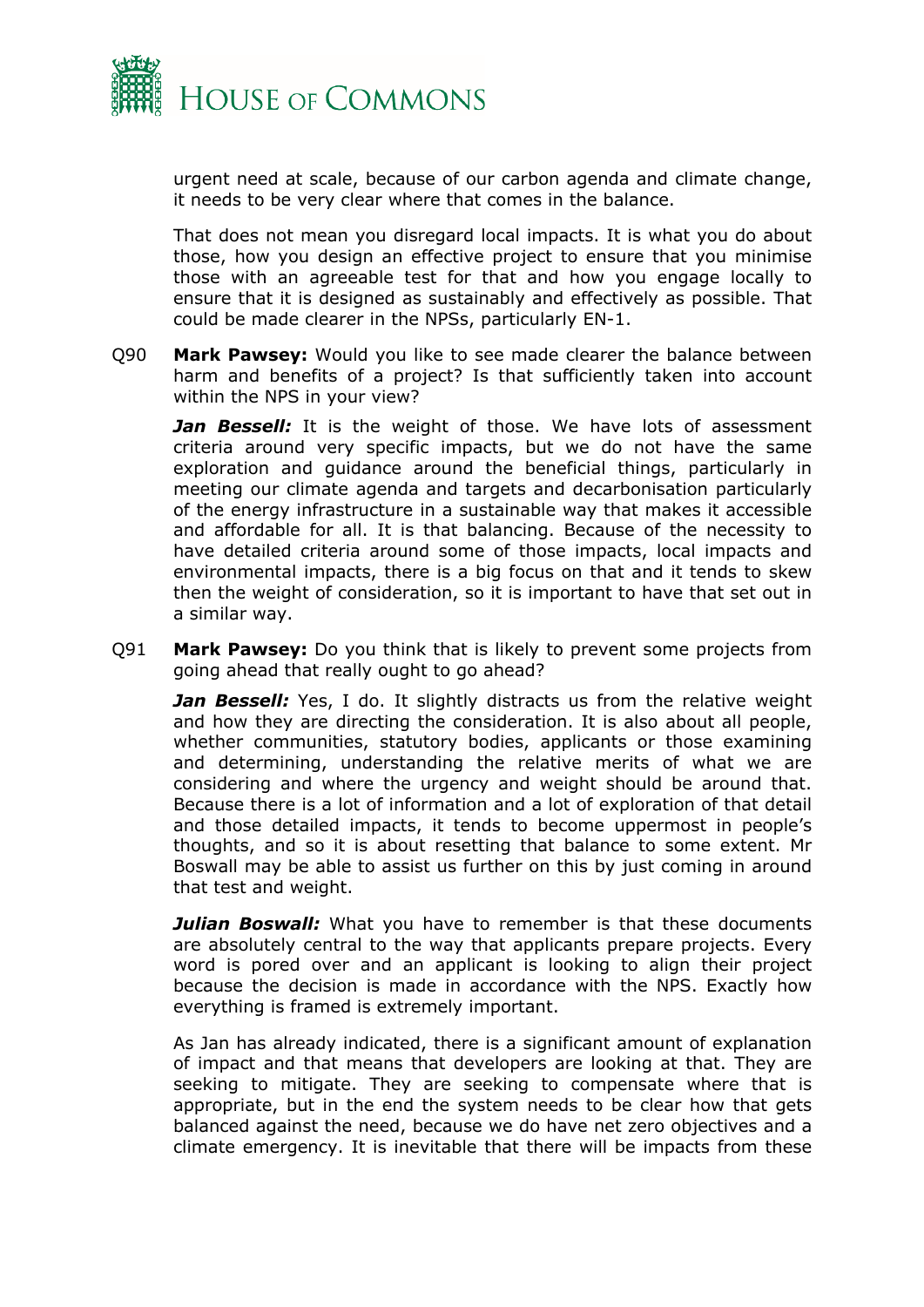

projects because they are the most complex projects almost by definition. That is why they are NSIPs in the first place.

At the moment what we have said in our evidence, which came from a working group across the members—we see it echoed in other evidence is that there needs to be a clearer steer on how the balance is ultimately struck in relation to the decision, recognising that there is a presumption in favour of granting these schemes. Yes, there will be some schemes that are refused if they have been badly located or badly designed and badly brought forward. The presumption in favour means that, yes, the developer is attending to all of those impacts and trying to mitigate them, but in the end there is a clear policy that is supporting the urgent need for these schemes and, therefore, the grant of consent.

Q92 **Mark Pawsey:** You have spoken about the need for clarity and certainty, but we know that bringing forward these projects takes an inordinate amount of time and for that reason the Government set up Project Speed with the Infrastructure Delivery Taskforce. Do you think that that proposal is consistent with the principles within the NPS?

*Julian Boswall:* Yes. NIPA has been involved with DLUHC in relation to that and, in fact, our most recent annual conference was working quite closely with the Department, trying to explore those themes. There is an inherent tension between bringing forward the most complicated projects and the speed at which you can do it, so you have to approach these things in a proportionate way, but there is certainly plenty of opportunity to improve the way the system runs at the moment, and the team that is running Project Speed acknowledges that and is looking for changes that can be introduced without legislative change. On the other hand, there are some projects where the sheer scale and complexity means that, if you are going to do them properly, they are going to take the amount of time that they need to do so.

Q93 **Mark Pawsey:** Do you think an imperative to do things quickly might mean they are not done properly?

*Julian Boswall:* Picking an example, in offshore wind there is a considerable tension at the moment between the complexities of the way the Habitats Directive or habitats regs regime operates and speed. At the moment, there are projects that are grappling with so-called potential without prejudice compensatory measures proposals that are being strongly encouraged by the Department, which take time to prepare. Just to pick an example from the draft NPS, we are concerned that Natural England's view is given a bit too much weight in whether and exactly how those proposals come forward at the pre-application stage. There is a significant tension between getting that right and speed, just to pick out one example.

Q94 **Tonia Antoniazzi:** In your written evidence you said that the NPS is inconsistent with the aims of the energy White Paper because it does not support wind or tidal range. What are the potential consequences of not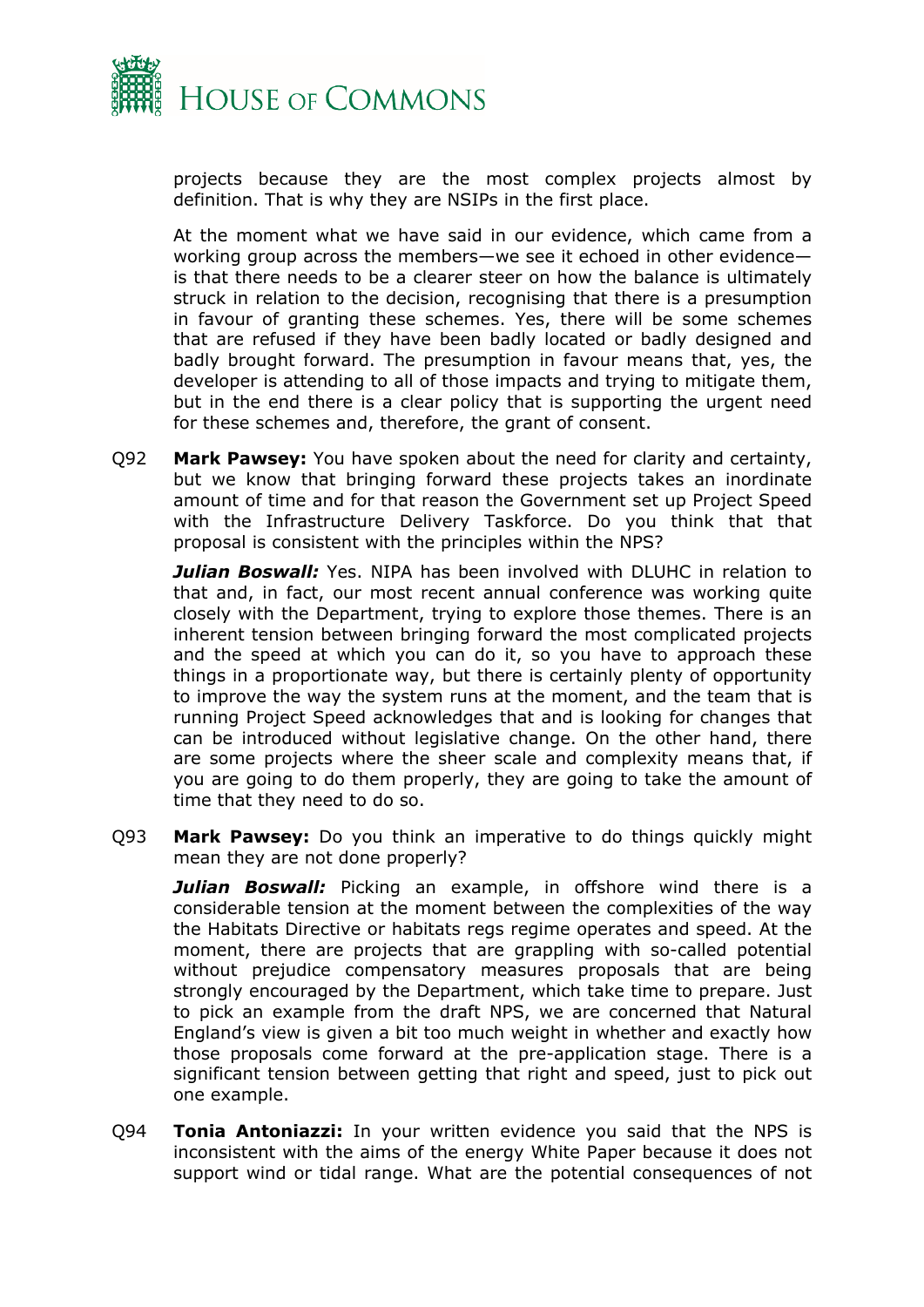

including onshore wind in EN-3 on renewable energy infrastructure?

*Jan Bessell:* I will ask Mr Phillips to start off with the response on this, please.

*Gareth Phillips:* If we look at some of the statistics that are available in terms of the mix of power generation that is needed over time, the National Infrastructure Commission in its 2020 paper had Aurora Energy Research look at a number of scenarios, looking ahead to see how we achieve decarbonisation and the likely level of power production that was needed to do that. These were looking at respectively three scenarios: 60%, 80% and 90% renewables by 2050. The recommended figures were between 56 and 121 gigawatts of solar, 18 to 27 gigawatts of onshore wind and 56 to 86 gigawatts of offshore wind. That is by 2050. Looking at that alone, the onshore wind being excluded from the NPS is a loss of 18 to 27 gigawatts of clean energy by 2050, which we can ill afford.

It is very clear in the energy White Paper that all forms of technology should be considered. There are some very clear references that expressly state that onshore wind should be included and it has not been. That is quite an omission. It probably relates to the fact that onshore wind was removed from the NSIP regime, but it can be reinstated. We must remember that all of this ties back to 2015 and the decision taken that onshore wind perhaps was not as palatable from a political perspective as other forms of technology. That was then; we are several years ahead now and the focus on climate change has come to the fore, so onshore wind, in our view, should be reinstated.

Allied to that is the omission of targets for technology. We have a 40 gigawatt target for offshore wind, but only one gigawatt of that relates to floating technology. If one looks at the recent ScotWind results, albeit Scotland is outside of this particular regime, you can see the amount of floating technology that is proposed as part of that seabed leasing round.

Then coming closer and within the regime potentially, if one looks at the publications made by the Crown Estate in relation to the Celtic Sea offshore wind round, which is all around the south and south-west coast of Wales, that is anticipating pilot projects of 300 to 350 megawatts of floating offshore wind, but with the potential for more commercialised schemes of being up to a gigawatt. You could realise the ambition of the NPS in terms of floating technology just by one project in the Celtic Sea round, and we suggest that is not particularly ambitious.

The next point is that there is no target given to solar technology. It is fantastic to see solar now included in EN-3. It was omitted back in 2011 because it was not thought that solar would reach a greater size than 50 megawatts. That is not the case now and it would be really welcome to see some targets given for how much solar technology we want to see come forward. Again, the CCC looked at this and so have the industry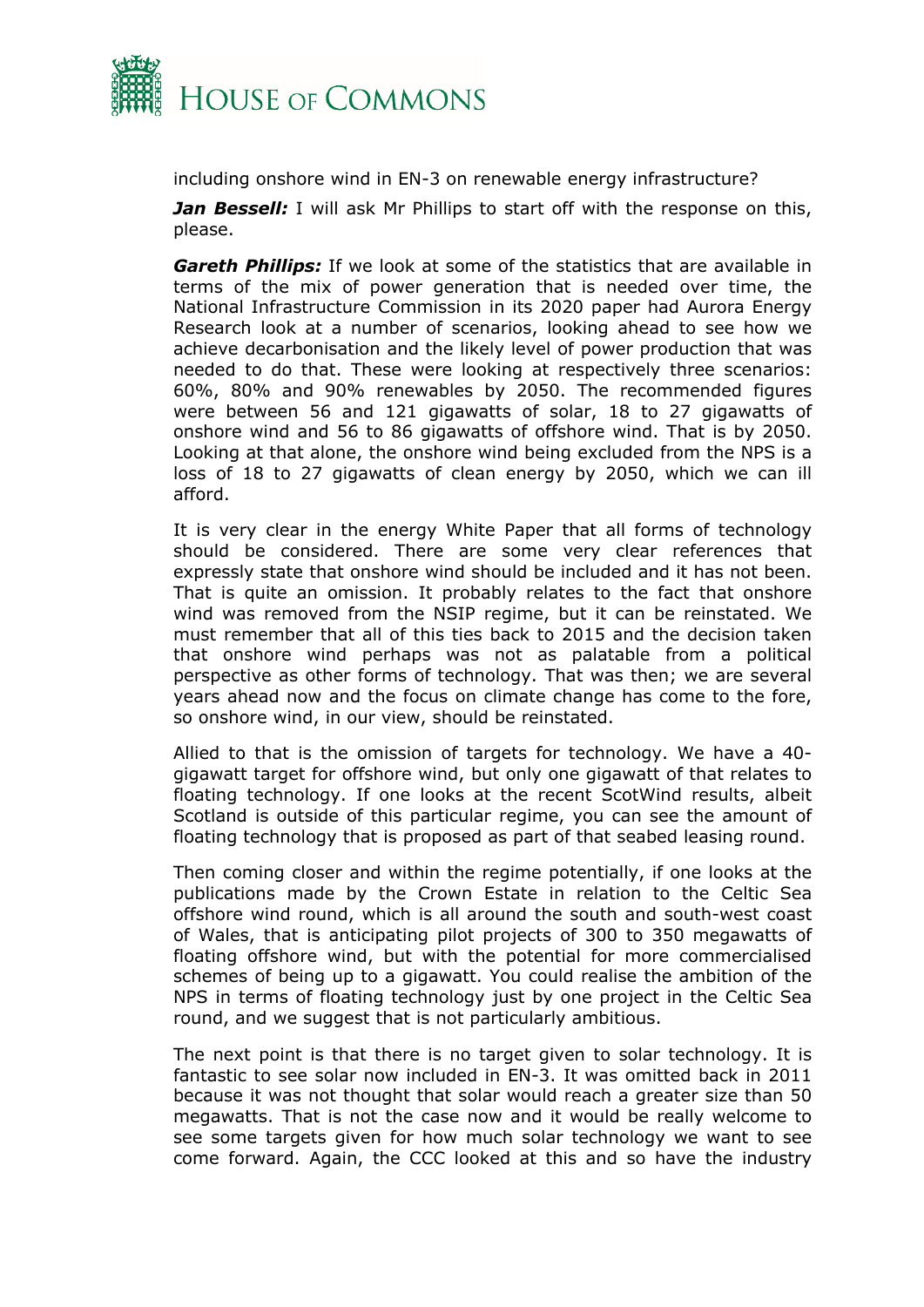

body, Solar Energy UK, and a target of 40 gigawatts, similar to offshore wind, would be appropriate.

One can also look to other technologies, such as pumped hydro and other forms of renewable technology, to see whether or not more ambitious targets can be given. One might say, "If there is an urgent need for energy and we are welcoming all technologies, why is it so important to include a target?" and the answer to that is that, as these large projects come forward, those who are opposed to them for whatever reason will argue, "We do not need this next project, because there has already been a bigger one down the road". If we have targets to track against, it will make it absolutely clear to all participants in the regime where we sit along the trajectory to meeting the targets required to achieve the policy ambitions by 2035 and by 2050 in terms of decarbonisation.

Q95 **Tonia Antoniazzi:** Can you describe in more detail the benefits of tidal range? I know, Gareth, you have spoken about the Swansea Bay tidal lagoon. I am the Member of Parliament for Gower, so I was very disappointed with the Government's decision not to go ahead with that project, although understandably there were some concerns at the time. I know that the Welsh Labour Government and Swansea Council are looking and continuing to work, regardless of the UK Government decision not to be supportive. Can you go into more detail about the benefits of tidal range and how the inclusion of that technology in EN-3 would improve the NPS?

*Gareth Phillips:* It is very exciting to see the new proposals coming forward for that project. Decisions aside, as renewable energy practitioners, we all wanted to see it go ahead and still do. There is the potential for about another seven or so projects around the coast.

The benefits are huge, not just in terms of harvesting clean energy, essentially with the turbines that are installed in these things, but in terms of the wider benefits for communities. There are amenity, recreation, leisure, tourism and all sorts of opportunities to harness with those.

If we draw a comparison with other technologies, one might say for a solar park, "What community benefits? How can life be improved for those who are hosting solar parks?" One can look at biodiversity. One can look at education. One can look at how the parks can be incorporated within the wider recreational scheme, but when you look at a tidal lagoon project it is easier to see the tangible benefits. You can imagine people using the water within the barrage for leisure purposes. One can imagine walking round the barrage and taking views out over the Gower in this instance. One can imagine tourism facilities associated with all of that located on the edge. Those projects are not just about delivering renewable energy. There is a much bigger benefit for all.

*Jan Bessell:* Gareth, is it also worth just addressing for the Committee the constancy of the power that is generated through tidal? The tidal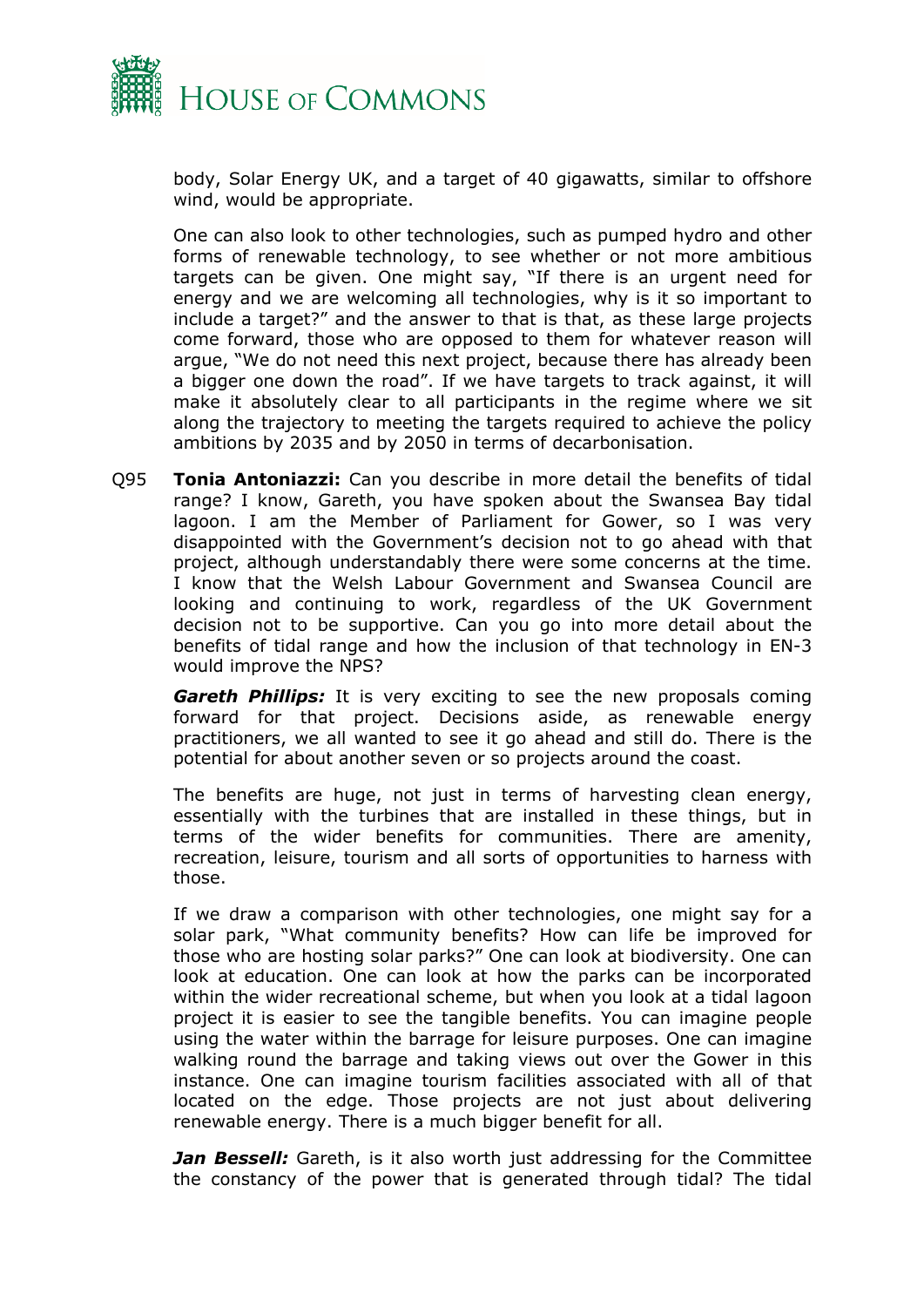

range is a constant, and so you are guaranteed that production as a constant, whereas it is less variable than some of the other renewable technologies. Do you just want to add, so the Committee have that context as well?

*Gareth Phillips:* Yes, thank you, Jan. This is about intermittency. The main thing with renewable energy, whether it is, for example, solar or wind, is that there is an obvious requirement for the particular source to be available in order to generate power. At night solar parks are not going to be delivering much without co-located batteries and when the wind resource dies down it is a similar issue for offshore wind. Battery storage and energy storage can help with that, but, as Jan alludes to, with tidal range this is one form of clean energy where it is a constant power production, because the tide is going in and out during the day, and, therefore, it is a good renewable technology. That is not to say that there are bad ones, but it does come without the issue of intermittency.

**Chair:** We will need to try to keep our answers a little tighter, just because of time.

Q96 **Andy McDonald:** I can be mercifully brief, because I wanted to ask Jan about targets but Gareth has given a very eloquent answer in that respect. Can I just take it as read that the view is that figures ought to be put into the NPS in terms of these different technologies? In doing so, I wonder whether Gareth could give some better information about floating wind, because the target of one gigawatt, if I am interpreting this correctly, is deemed not ambitious enough. I do not know whether he gave that in his previous answer, but could he give some idea as to what would be an appropriate target for floating wind?

*Gareth Phillips:* I do not think it is right to suggest a target on this. That would require some research and consultation to get the target right, because you do not want it too low and you might not want it too high, but look at the projects that are in the pipeline now. I use the example of Celtic Sea, where Crown Estate is envisaging the smaller projects to be, say, 300 or 350 megawatts and the larger ones to be one gigawatt. If one imagines that just one sea round could bring forward four to five gigawatts of floating wind, it is quite clear that the target is not sufficiently ambitious in the NPS.

There was not an intention to exclude floating wind or cap it at one gigawatt. It is a research issue; perhaps available evidence at the time before the Department did not give it a steer as to what the right target should be, but no doubt through the consultation responses, it will see that one is required or it could be more ambitious. Further consultation would yield a very good target.

Q97 **Mark Jenkinson:** As a change of direction, there is a very quick one from me to Jan on delivery of future infrastructure. How do the wider reforms to the nationally significant infrastructure projects regime sit alongside or complement the energy NPS?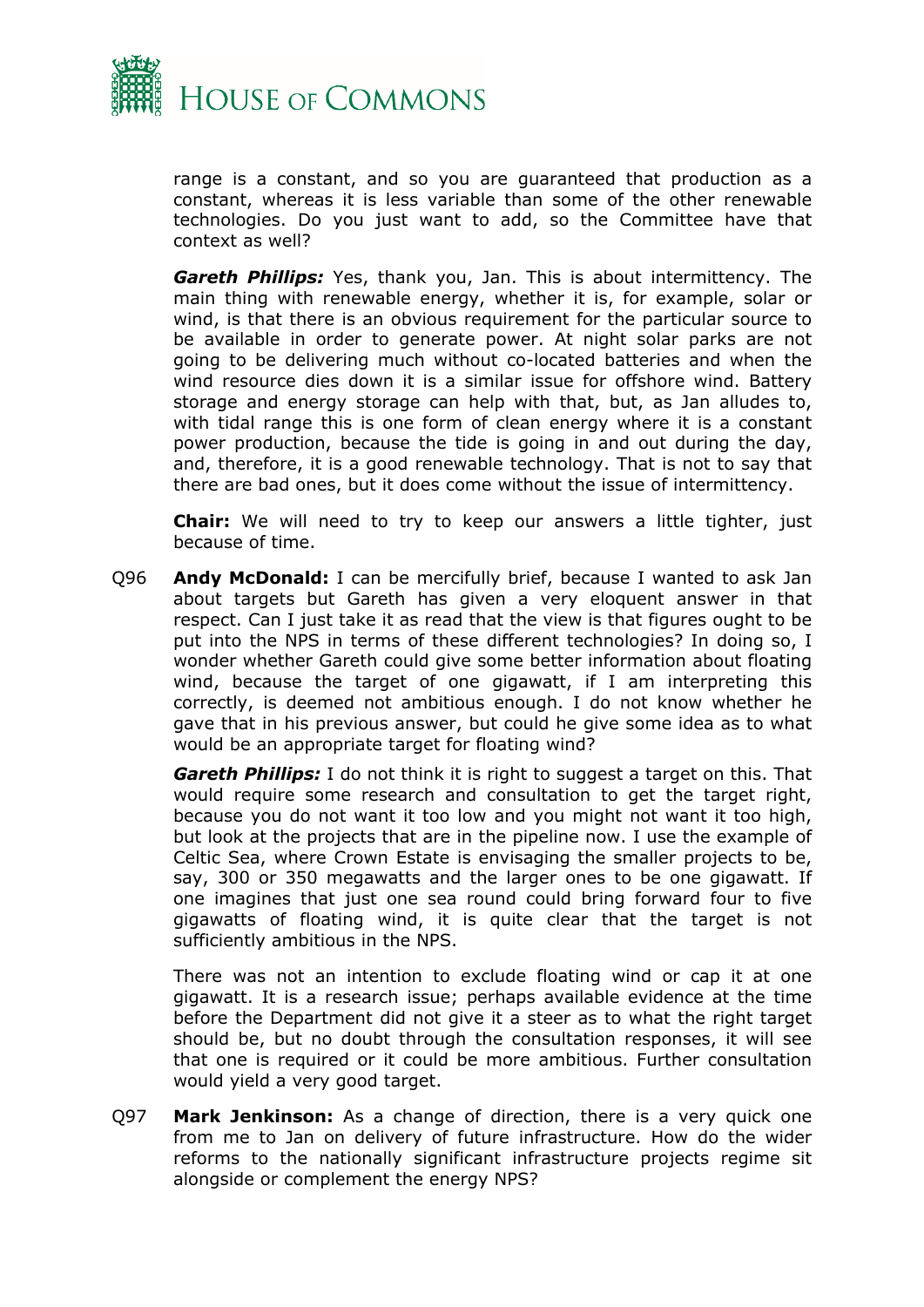

*Jan Bessell:* We have now had 10 years of operation of the Planning Act 2008, so we have hit steady state and probably gone beyond. It is time, with the hindsight of that practice, the learning and the experience, to take it on a further step and improve. This is how a lot of Project Speed can be delivered: by making it more effective and also taking some of the unnecessary overly procedural elements of the infrastructure consenting regime and streamlining them more and making them more targeted and effective.

The NPSs are absolutely critical to the delivery. The Planning Act only really works in delivery if you have strong, effective and up-to-date policy across all the infrastructure types, and the energy suite of NPSs are just one limb of all of the different areas of nationally significant infrastructure projects. You will be aware that there are other fields of project that come within the Planning Act 2008, for example water infrastructure. We see the new water NPS is still in draft and still to be brought into effect, because it is the last part of the regime to be brought in.

The energy suite was one of the first, and so making it up to date and having its effective purpose is how we will deliver. In terms of the reforms, that sits hand in hand. It does not replace and it is not about putting that in the NPS. It is complementary in making the whole regime effective and making it deliver.

Q98 **Charlotte Nichols:** In your written evidence you mentioned Project Speed and said that there is a greater role for the NPS to minimise delay in the delivery of major infrastructure projects. I am interested to know to what extent the revised NPSs give the necessary direction required for future infrastructure development and how they could be improved.

*Jan Bessell:* That is around clarity. As we stated right at the outset, the primary things that applications are determined against are national policy and national policy statements. In effect, there is a presumption in favour of the national policy statement, a bit like we see the presumption in favour of the development plan. For national infrastructure, that is the equivalent policy position, and it is the starting point unless there are other things that outweigh that or it is unlawful, effectively.

The greater direction, focus, identity of weight and the tests to be met give clarity of the testing and examination. Everybody who is involved, whether that is communities, local authorities, statutory bodies or applicants, understands the rules of engagement, effectively, what they should focus on and what can be rightly expected. The greater the clarity and direction around that, the better understanding we will have, and we will deliver better projects, we will reduce the amount of conflict and time spent in examination and preparation, and also we will deliver better outcomes.

The more effective we can make that, the greater the clarity that we can give. The more longevity we can give to those policies in terms of futureproofing and allowing for innovation and technologies not yet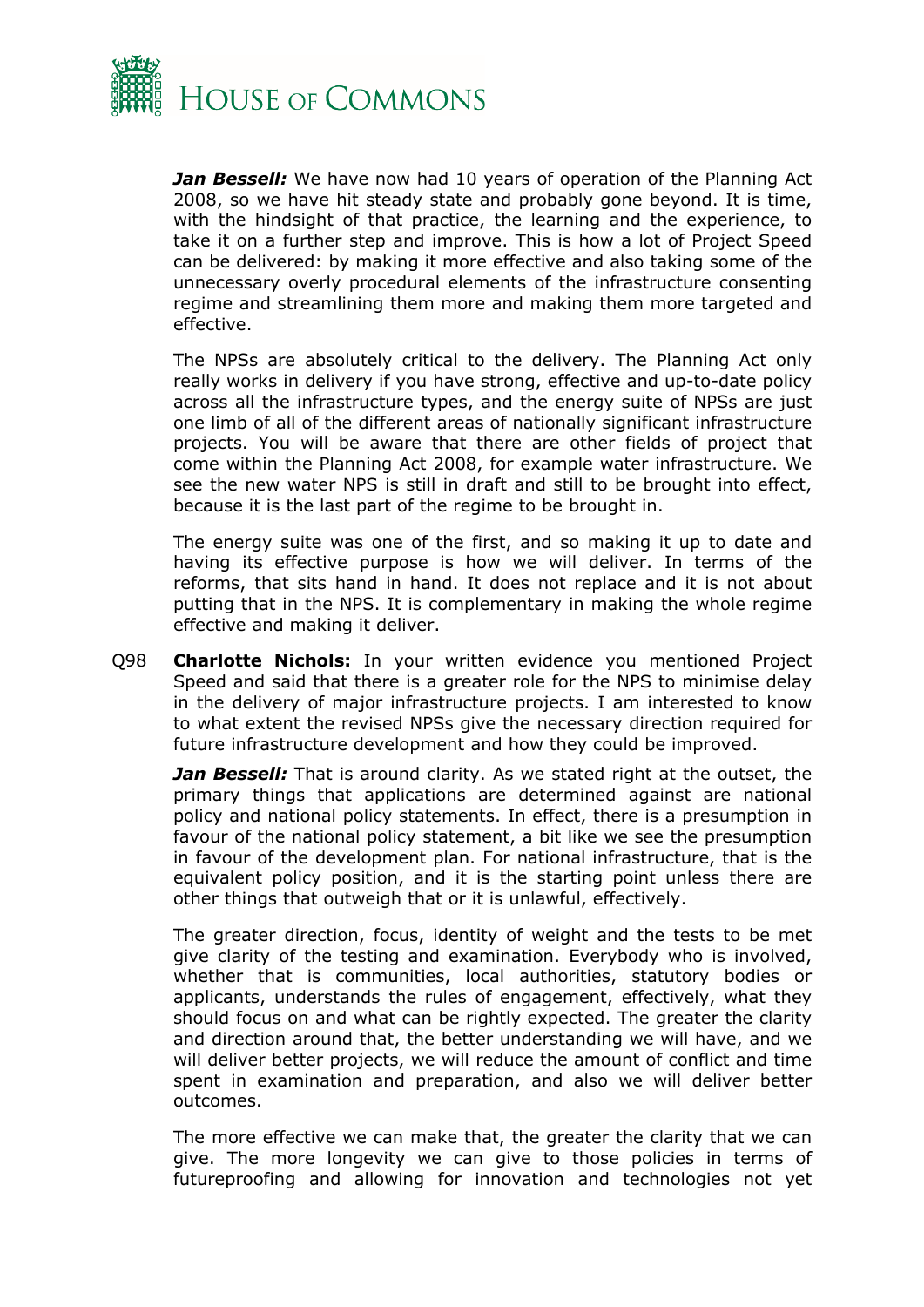

brought forward with generic policy that would apply, the better. That reduces the amount of work that Government also have to do when they are considering keeping the policy statements up to date and renewing them.

**Julian Boswall:** Could I give an example on clarity?

**Charlotte Nichols:** Yes, of course.

**Julian Boswall:** This is a very real issue for projects at the moment, again in offshore wind. In the current wording across EN-1, EN-3 and EN-5, there is inconsistency as regards the expectations for so-called grid coordination between different projects. There is also a policy inconsistency between what is being said at the moment in the draft NPSs and where a parallel and major review—the offshore transmission network review, being led by Ofgem—is at.

A number of other bodies submitting evidence to this hearing have made the point that, with the current lack of clarity as to what exactly the expectation is for that co-ordination, and remembering that there are some very long lead-in times for projects and decisions being made now for applications that might be being made in 18 months or two years' time, if that clarity is not resolved quite significantly on this particular issue, that is going to cause a real issue for projects right now.

Q99 **Andy McDonald:** On a related matter, Jan, I wonder how the NPS could be revised to ensure that the NSIP regime is adequately resourced to provide the opportunities for communities impacted by new energy infrastructure, so that they can directly engage in the consenting process at all stages. Do you think it could be revised to give effect to that?

*Jan Bessell:* Funding overall and the right resourcing is an area that Government need to grapple with, both inside the NPS as far as that is relevant and also in delivering against the overall regime. You will have seen from our full written submission that we particularly reference appropriate resources for local authorities and also statutory bodies, which are key to making sure the right information is brought forward and tested.

In terms of communities, the NPS could be clearer on the expectation of how to support and bring communities into the process. We have planning performance agreements, which are mainly used for local authorities, but we do not have any independent support for local communities, unless a particular very significant application brings in that resource and we have seen that recently with Sizewell new nuclear power station. The applicant there paid for planning aid resource to come in and work particularly with the parish councils as community agents, effectively, and the wider communities that were particularly locally affected, but that is very reliant on an individual applicant and of a really significant scale, even within nationally significant infrastructure.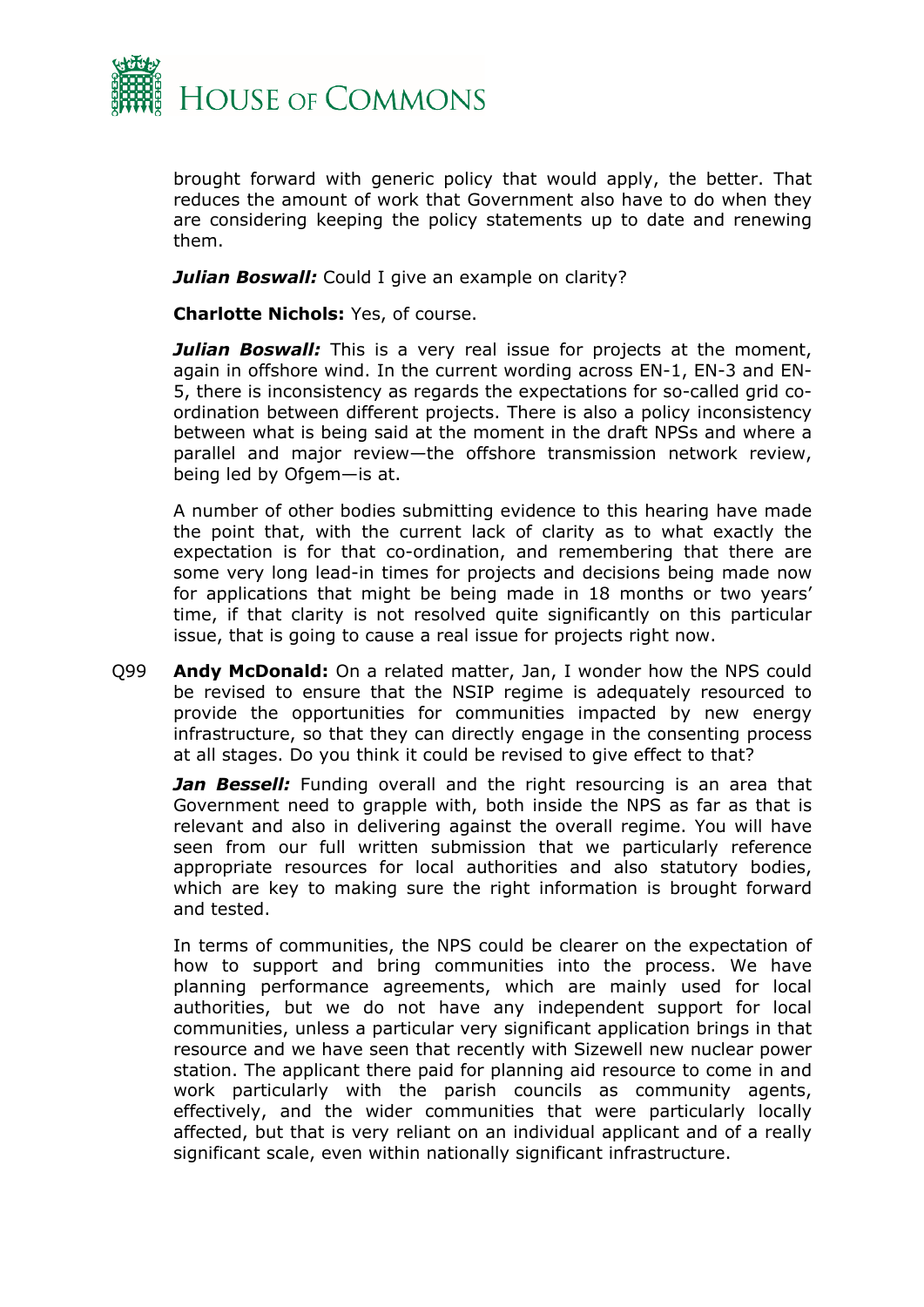

Just relying on that as the mechanism is quite hit-and-miss, in effect, and also it needs to be proportionate in terms of the resource and the application being made. It is one of the things that could be brought forward through the wider infrastructure reform that is being undertaken and would really benefit from having that independent resource available.

In terms of the policy ask, there could be greater direction around what the expectation is of the applicant in that position and also in terms of the roles, engagement and expectations around that. In other words, there could be a slightly directional position around expectation and requirements, which could be appropriate in the NPS policy context without stepping into trying to, in effect, rewrite the guidance and legislation that sits outside of the national policy statement, which is complementary to and informs it.

Q100 **Charlotte Nichols:** Just to return to the point there that you made, Jan, around Sizewell C, clearly this is something that is nationally important infrastructure, and I will declare an interest as the Labour co-chair of the all-party parliamentary group on nuclear. It strikes me that something that is nationally important infrastructure being subject to the whims of a parish council is slightly perverse. Is this something that you think needs to be addressed? I am all for local communities having a say in developments that affect them, but at what point does the national significance of such a project outweigh the parish council?

*Jan Bessell:* The exercise was about making the process and how to engage with it. It was about upskilling the communities and the parish council and making the process accessible to them in a way that meant they could contribute effectively. It is about capacity-building in the community to make sure that the community is able to engage most effectively and that any underlying concerns are properly understood from a community perspective. It is not to say that the ask of the parish council becomes the highest weighted element.

Rather than the usual people who put themselves forward to be representative voices, you get a wider representative reach, so people who might want employment in the area have a voice. By that outreach and engagement, you reach a wider constituency, and also we are looking at the benefits as well as the potential local harmful impacts. People tend to focus on the harmful impacts and not look at the benefits that something like a Sizewell brings in terms of employment, skills, opportunity, regeneration and funding into that locality and community. It is about wider reach and planning with the community, even at this extraordinary scale, when we have such a need. It is about making that opportunity available, and also much wider representative reach.

Q101 **Richard Fuller:** I would like to ask a question about agricultural land value, biodiversity net gain and some of the evidence provided on statement 3 on renewable energy infrastructure. As I reviewed it, it said that agricultural land value should not be the predominant test in site selection, confirming that, and that it should be acknowledged, secondly,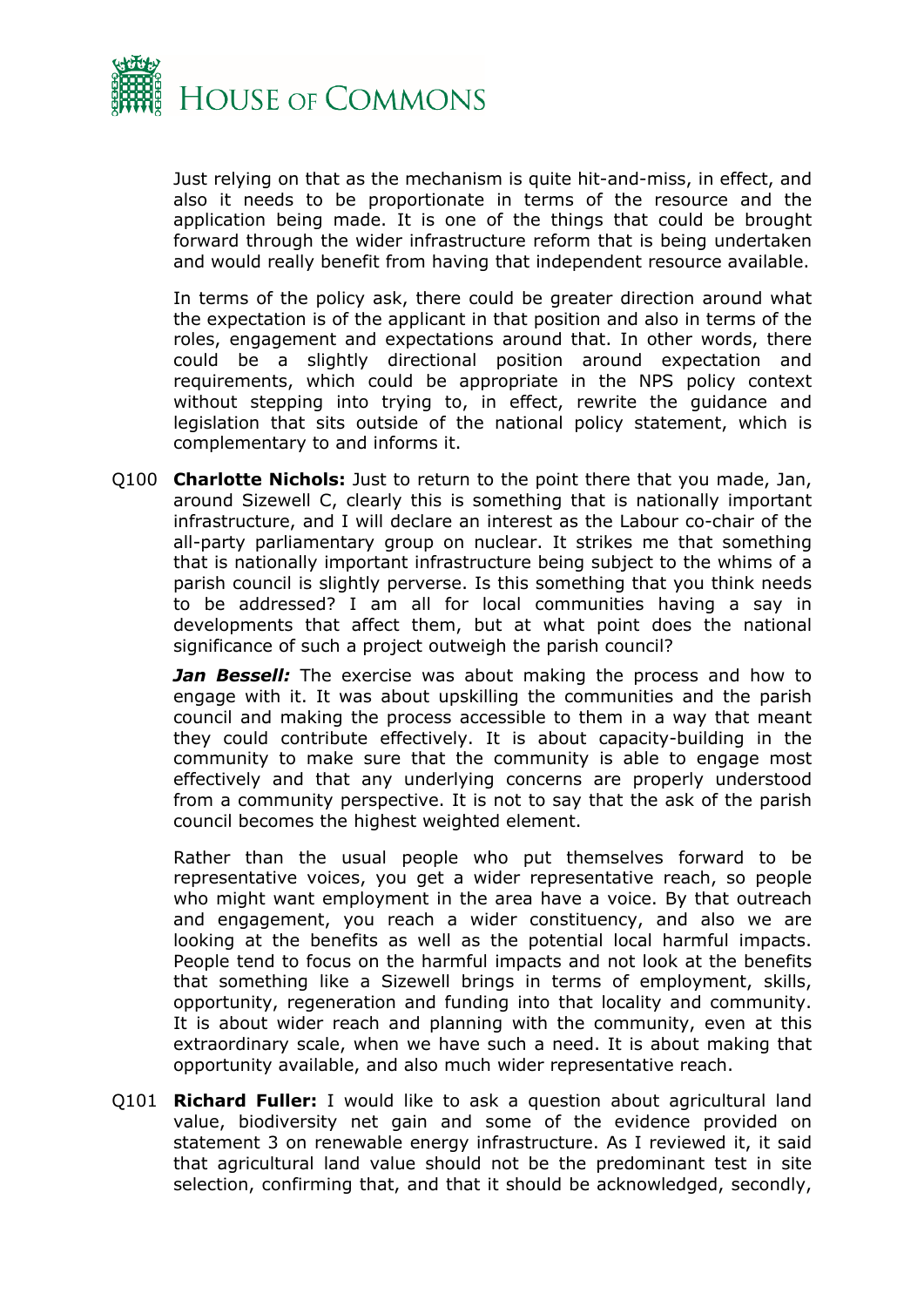

that there is an inverse relationship between agricultural land value and biodiversity net gain. Could you, in layperson's terms, just tell us what your thinking is for making that confirmation and statement about the inverse relationship and what your expectation is about how the NPS could be clarified to take account of your points?

*Jan Bessell:* I am going to ask Mr Phillips to just lead off on the particular clarification that you are seeking.

*Gareth Phillips:* What we are talking about here is agricultural land classification. Farming land across the UK is generally subjected to a test that works out whether or not it is best and most versatile for crop production. Generally speaking, if the classification is closer to 1, so if it is 1, 2 or 3a, it is categorised as best and most versatile, so the most productive, and then 3b, 4 and 5 are sliding down the scale into that which is not particularly productive.

When we look at biodiversity net gain, the inverse relationship we are talking about is that the more intensively farmed land has been, it tends to be that, when you take it out of that production and you then have an appropriate land management technique that introduces particular types of grasses, wildflowers, etc, you get a very high biodiversity net gain yield. The more intensively it has been farmed, the higher the percentage of biodiversity net gain when it is moved across.

The inverse of that is where land has not been intensively farmed because it is generally poor quality, it has already perhaps been laid fallow and not used over time, and so natural habitats are created and the existing baseline for the land is quite high in terms of biodiversity. Therefore, the net gain that is achieved by moving that land across into, say, solar production is a lower amount. That is one dynamic of it.

In terms of agricultural land not being the predominant test, the reason for this is that when one is doing sites for selection for solar, first of all, you have to consider the irradiation levels, so where you are going to find the resource. You then need to consider how you are going to connect to the grid and where the available grid transmission connection capacity is. Then you have to find the land. Not all landowners will be willing to have solar or any other type of development on their land, so you have to find those who are willing to do that. Those are the three crucial tests when you are starting off.

As part of that, you then should consider the alternatives. If you have two parcels of available land and one is top-quality agricultural land and the other is poorer quality, then yes, as part of the design of the project one should be driven towards the poorer-quality land. That is acknowledged, but it should not be the predominant test and there should be greater clarity in the NPS and direction given. If you are an inspector and you are trying to work out what the recommendation is, you say, "I understand it is not the predominant test, but how much weight should I put on this?"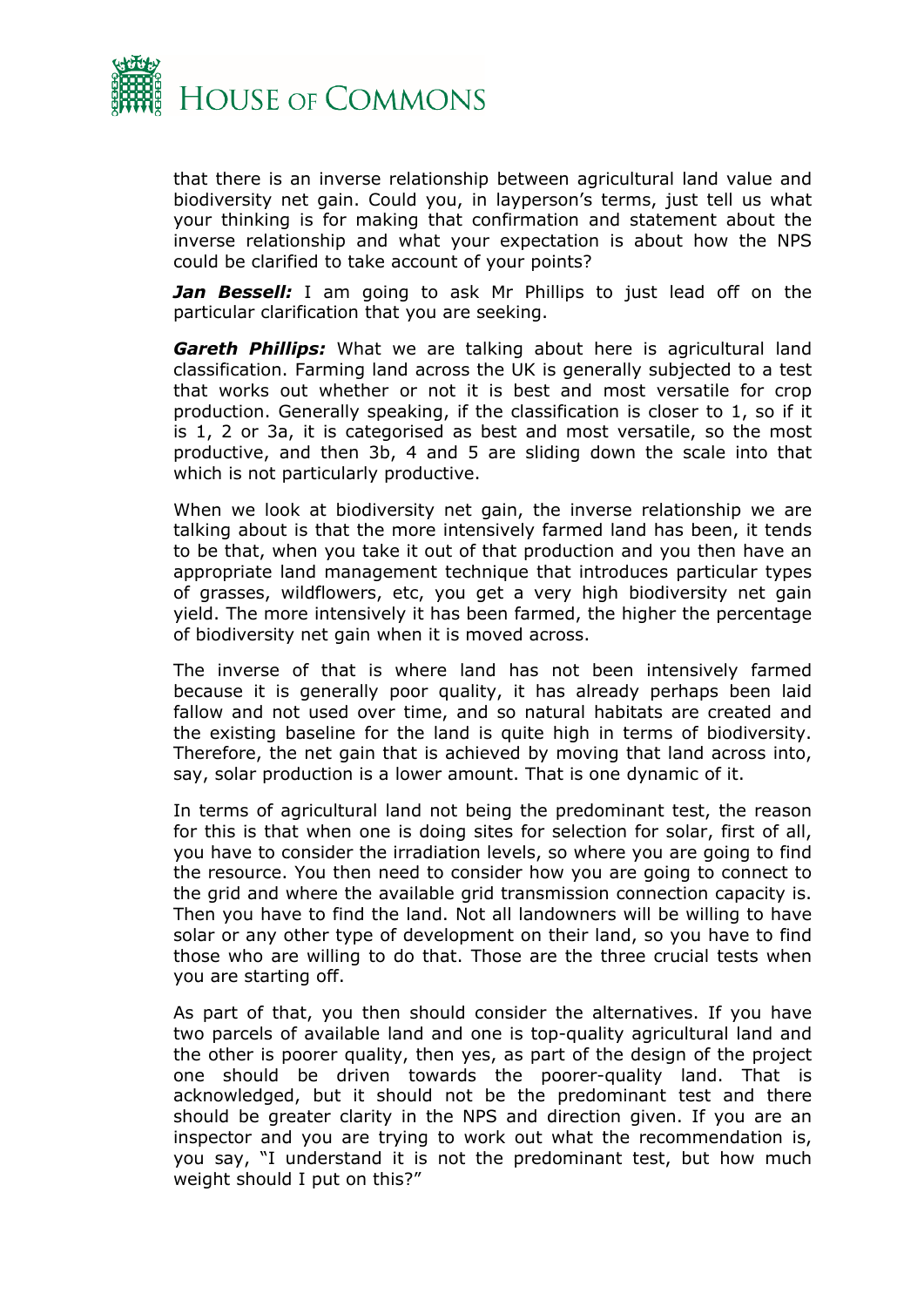

That then needs to be considered in the context of wider policy, like the rewilding payments that are being given to farmers at the moment to take land out of agricultural production and turn it into new habitats for particular types of technologies. If that is the direction of policy towards farming, agriculture, building back a green economy and so on, can we not say more in the NPS about how solar projects can work alongside that? The resounding objection to solar at the moment is more about loss of agricultural land than it is about landscape and visual impact. That needs to be clarified.

Q102 **Chair:** Jan Bessell, you said earlier about the frequency of updates to the NPS. How frequently do you think they ought to be updated?

*Jan Bessell:* If you look back at Hansard when the Planning Act was going through, the contemplation would be that there would be a review at least on a five-year basis and the general consensus, if you look across the submissions, is that is a pretty good period. If you look at the NIC response and their review frequency, it very much aligns with that sort of review.

A review does not mean that you have a wholesale change. It is just you want to keep it up to date and make sure you have a frequency that delivers certainty but also is regularly undertaken to make sure they are effective and are up to date. It can be amended in part and assesses whether there is a need for a wholesale review, pretty much as we have at the moment, or whether there are some things that can be added additionally or that may not be working as effectively and greater clarity can be delivered.

Our position is that five years would be beneficial. Any significant change should always be kept on the radar and there should be a mechanism to take that into account and adapt as needed within the intervening periods as well. The mechanism or ability to be able to partially review or review should always be there as and when the need arrives. In terms of a regular activity to ensure it is fit for purpose, effective and is looking forward in terms of innovation and change in terms of particularly the climate agenda, it is very important that we have a built-in review and resource that supports that.

**Chair:** That brings the first panel to an end, so thank you to Jan Bessell, Julian Boswall and Gareth Phillips from the National Infrastructure Planning Association for your submissions this morning. We are grateful to all of you.

### Examination of witness

Witness: Christopher Pincher.

Q103 **Chair:** We are now moving on to our second panel, which is a short panel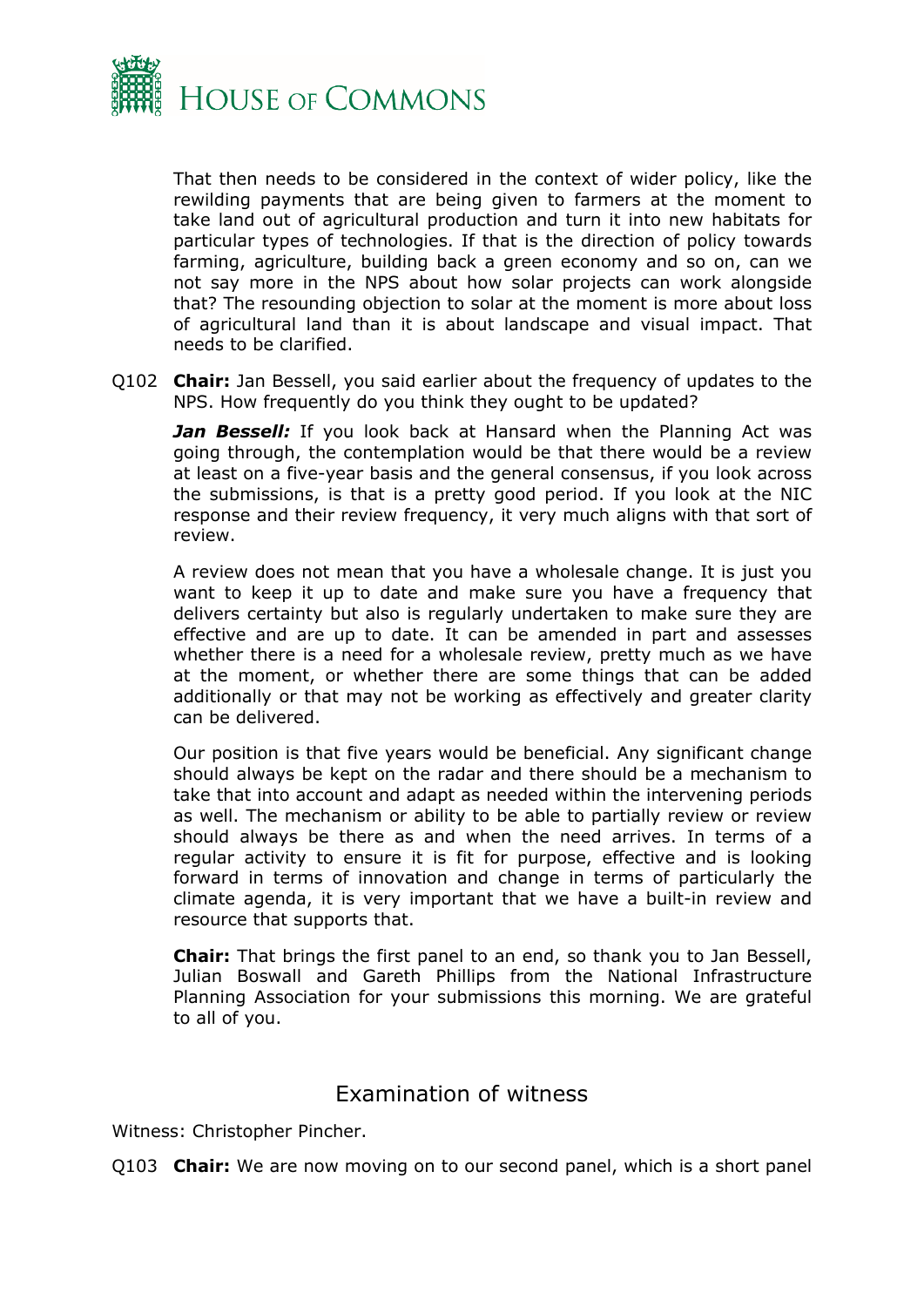

with Minister Pincher from the Department for Levelling Up, Housing and Communities, to answer some questions about how the energy national policy statement work relates to planning changes and delivery through the planning system. Good morning to you, Minister Pincher.

*Christopher Pincher:* Good morning, Mr Jones. I am conscious that I am probably the amuse-bouche between your main courses today.

Q104 **Chair:** I look forward to Minister Hands as the main course afterwards, as I am sure he does. Minister Pincher, please could you explain to the Committee how you and your Department work with the BEIS Department in updating the energy national policy statements?

*Christopher Pincher:* I am grateful for that question. We work very closely with BEIS and indeed other Departments to ensure that NPSs are relevant but also clear and consistent. I chair a meeting every few months with other Ministers, but particularly with the leads in the appropriate Departments—BEIS, Transport, Defra and the Treasury—to make sure that the work that we are doing to update NPSs, and then as they feed into the NSIP programme, is done effectively and clearly.

Q105 **Chair:** You mentioned the NSIP programme. We understand that you are doing a review of the NSIP programme and looking to potential reforms. The energy White Paper and the energy NPS are a lot of work to do over the years ahead. What reforms do you anticipate in the NSIP process to ensure that we can get all of these big projects through the planning system and delivered?

*Christopher Pincher:* All I want to do is to ensure that some projects can be speeded up by at least 50%. The crucial work, therefore, at the front end of the process is to get NPSs up to date, because a clear NPS that reflects the policy direction of the Government at the time gives every player, whether they be developers, communities or local authorities, an understanding of what is expected in and from individual NSIP applications. That then means that the process of delivery of that application can be that much more quick and clear, without the risk of administrative delay or potentially the risk of judicial review.

Q106 **Chair:** Could you tell us about the timescales on NSIP reforms? What are you working to and when will potential changes come forward?

*Christopher Pincher:* I hope to bring forward some further information on where we are landing later this year, so I suspect that there will be a further opportunity for you to quiz me during the balance of 2022.

Q107 **Chair:** Unless the *Times* reports are correct and you become the Government Chief Whip.

*Christopher Pincher:* Never ever believe unattributed tips from newspapers, unless the tip comes from your bookie.

**Chair:** In which case we will look forward to seeing you maybe later in the year.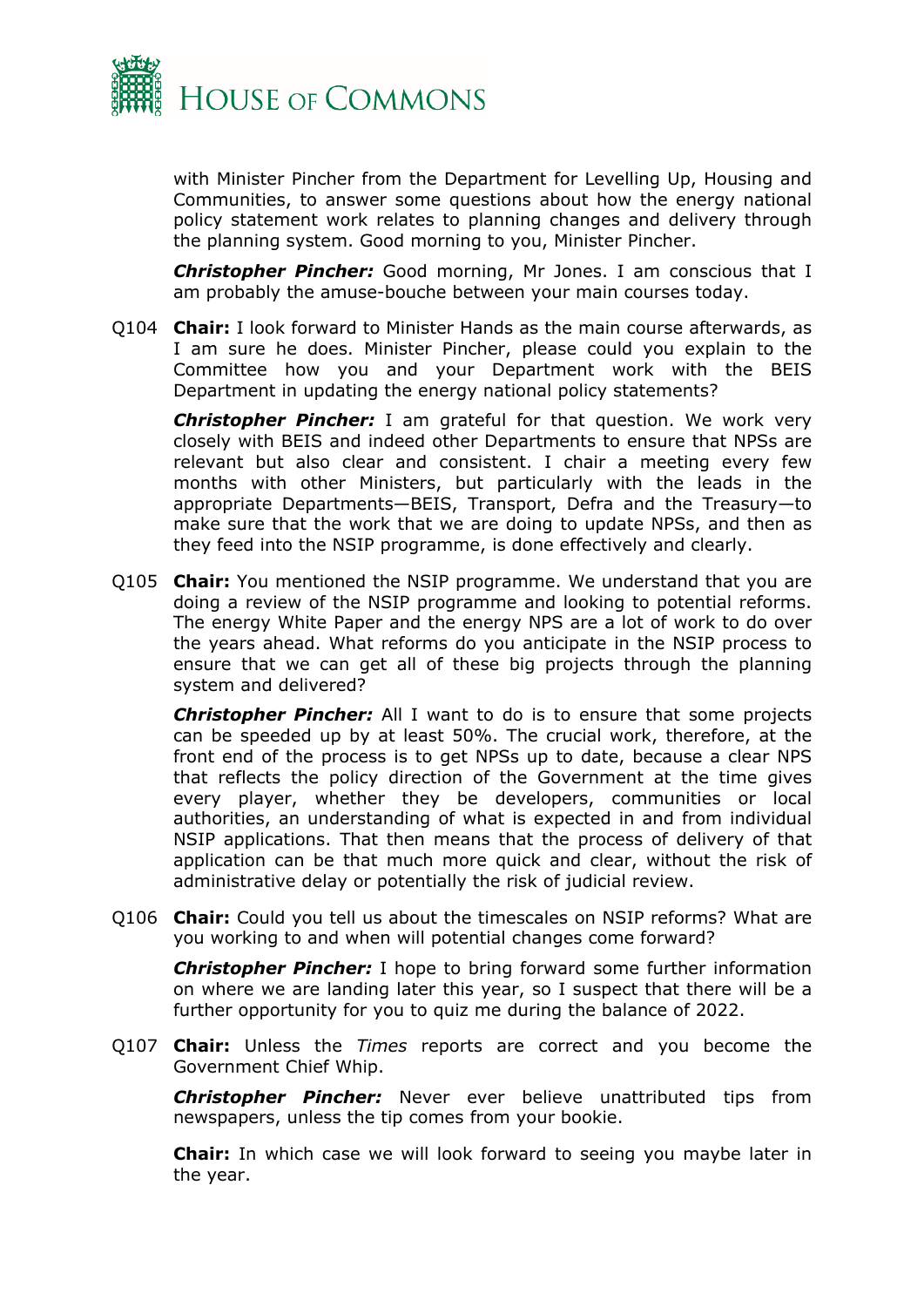

Q108 **Mark Pawsey:** Minister, I just want to pick up on the bit about speed. You mentioned earlier that one of the objectives of the NPS is to speed up projects by 15%, but we know that an onshore wind application can take 10 years, so we are going to go from 10 years to eight and a half years. Is that sufficiently ambitious?

*Christopher Pincher:* I am conscious that there are delays in obtaining consent for NSIPs. We are working, as I said to Mr Jones, closely with other Departments, particularly BEIS in this instance, to analyse why those delays are taking place and, therefore, provide evidence for our programme of reform, both within DLUHC, but also across Departments. If we are able to deliver a programme that expedites the NSIP programme, then we will be able to reduce very significantly, as I say, by 50%, the time it takes for a—

Q109 **Mark Pawsey:** You think we could get an onshore wind application down from 10 years to five years.

*Christopher Pincher:* We want to make sure that some projects are able to achieve that very ambitious timetable and we will say something further about that later this year.

Q110 **Mark Pawsey:** Is the imperative here the net zero ambition of 2050 or is it just a frustration that things take too long?

*Christopher Pincher:* I would not want to call it a frustration, Mr Pawsey. It is a recognition that we need to move much more speedily in some nationally significant infrastructure programmes, and we believe that by reforming NSIP in the way we are describing, we will be able to do that. I am very conscious that I sat on this Committee in its previous incarnation back in 2010, and I remember then the importance that was attached to reducing coal energy generation. We were very successful in taking out what was at that time 45% of our energy generation into zero now. Making sure that we have a mechanism that delivers speedily is at the forefront of our agenda.

Q111 **Tonia Antoniazzi:** The energy NPS is one part of the planning process for future energy infrastructure. The Institution of Civil Engineers has told us that the NPS should not be expected to do all the heavy lifting on its own. How well do the revised NPSs fit in with the other aspects of the planning system?

*Christopher Pincher:* If the Institution of Civil Engineers meant the energy NPS, then it is absolutely right, because we need to make sure that the NPSs interconnect effectively. There are other important NPSs that may have a bearing on energy infrastructure, such as transport and wastewater. Defra's NPSs may be another example. We want to make sure that we are achieving more effective and efficient consistency across the NPS landscape, so in that context the institute is absolutely right.

I should not be specific about the programme that BEIS has. I am sure that is something that my colleague, Greg Hands, will want to talk to, but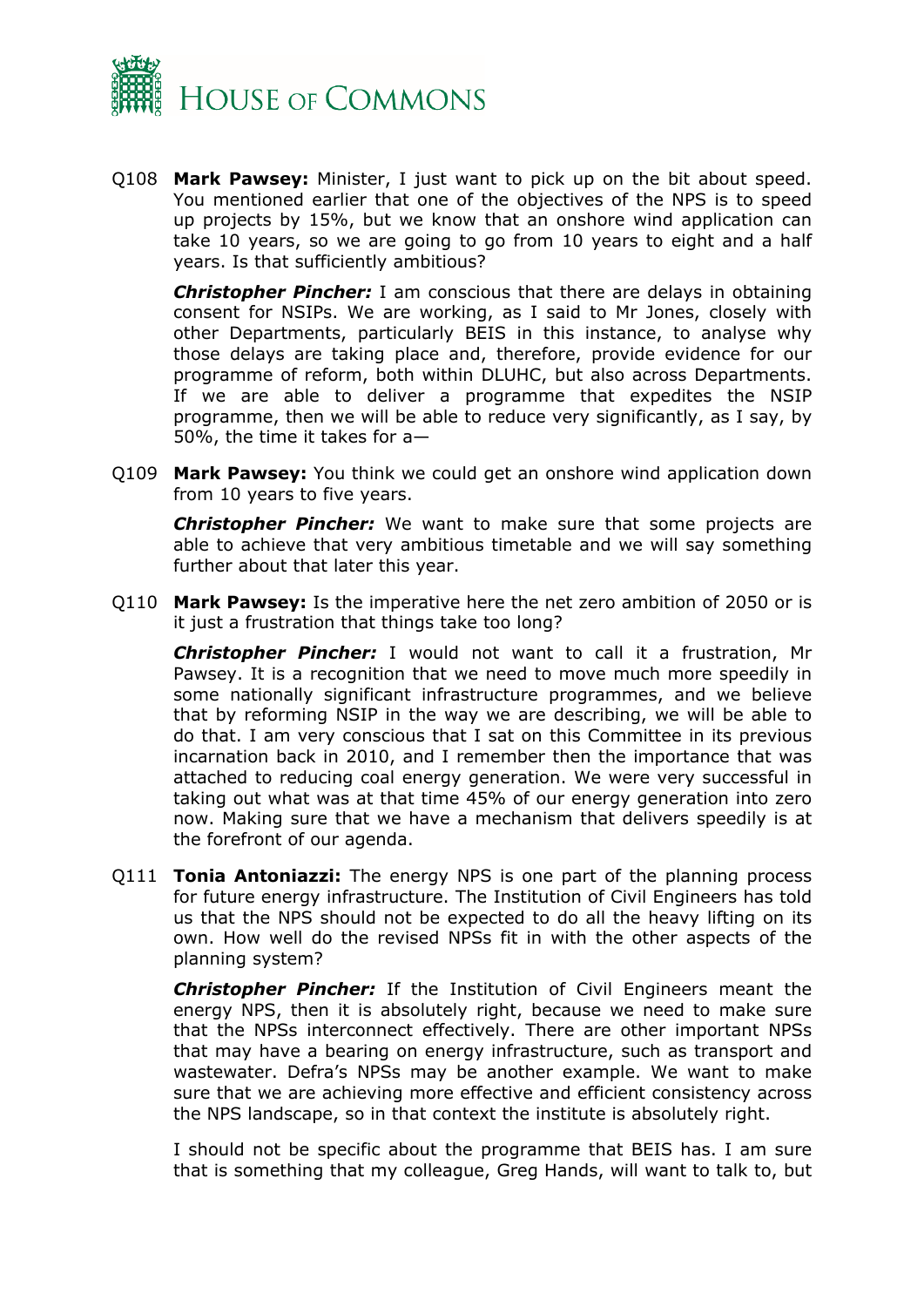

I will give you a hypothetical example of the way an NPS can contribute. This is a hypothetical one. It applies to another Department; it is Transport. Should it be determined that one way of improving the haulage infrastructure of our country, where we know we have had difficulties in the recent past, is by improving the infrastructure, truck stops and the like around the country, which will attract more people into the industry, and if that is regarded as nationally significant, then putting that into their NPS gives clarity to local authorities, developers, the haulage industry and those groups that may consider judicial reviews as to what the Government's policy is and, therefore, how they should respond to it.

Q112 **Charlotte Nichols:** Project Speed is part of the Government's stated strategy to rebuild Britain and fuel economic recovery by accelerating investing in core infrastructure across all sectors, including health, education, town centres, energy, flood defences, waste, roads and rail. Can you please outline for the Committee how the NPS supports this and expedites the delivery of new clean energy infrastructure projects?

*Christopher Pincher:* Again, it is probably proper that I defer to Greg Hands to give the specifics that the Department will employ to deliver those objectives, but, as I described in my previous answer, by having a clear NPS that specifies what the Government's objectives are, what their policies are and, therefore, what individual applications should include, that speeds up the process, it removes administrative delays, it can reduce the scope for judicial review and, crucially, it means that all players, whoever they are, understand what policy is.

Q113 **Andy McDonald:** Given what you have said, Minister, do you think that the revised NPSs provide the right planning process for the delivery of net zero?

*Christopher Pincher:* There is more that we can do and that is why we are working closely across Departments to achieve that end. Again, if I can give you a practical example, Mr McDonald, in my Department, DLUHC, we are focused on reducing the output of carbon dioxide from the building of new homes and we have the future homes standard that we will introduce in 2025 that will require new homes to be built and be at least 75% more carbon efficient than they presently are. That requires the development of products to put into the homes. It requires heat pumps and the like to make sure that those homes have better heating systems.

We need to make sure that that objective that we have in our Department is tracked back to, among other Departments, BEIS and its policies and its NPS, because training, for example, and materials are within the bailiwick of BEIS, so making sure that BEIS's NPS fits into the outputs of our NPS and our policies is crucial to make sure that the system works entirely.

Q114 **Andy McDonald:** How do you think the NPS can be revised to ensure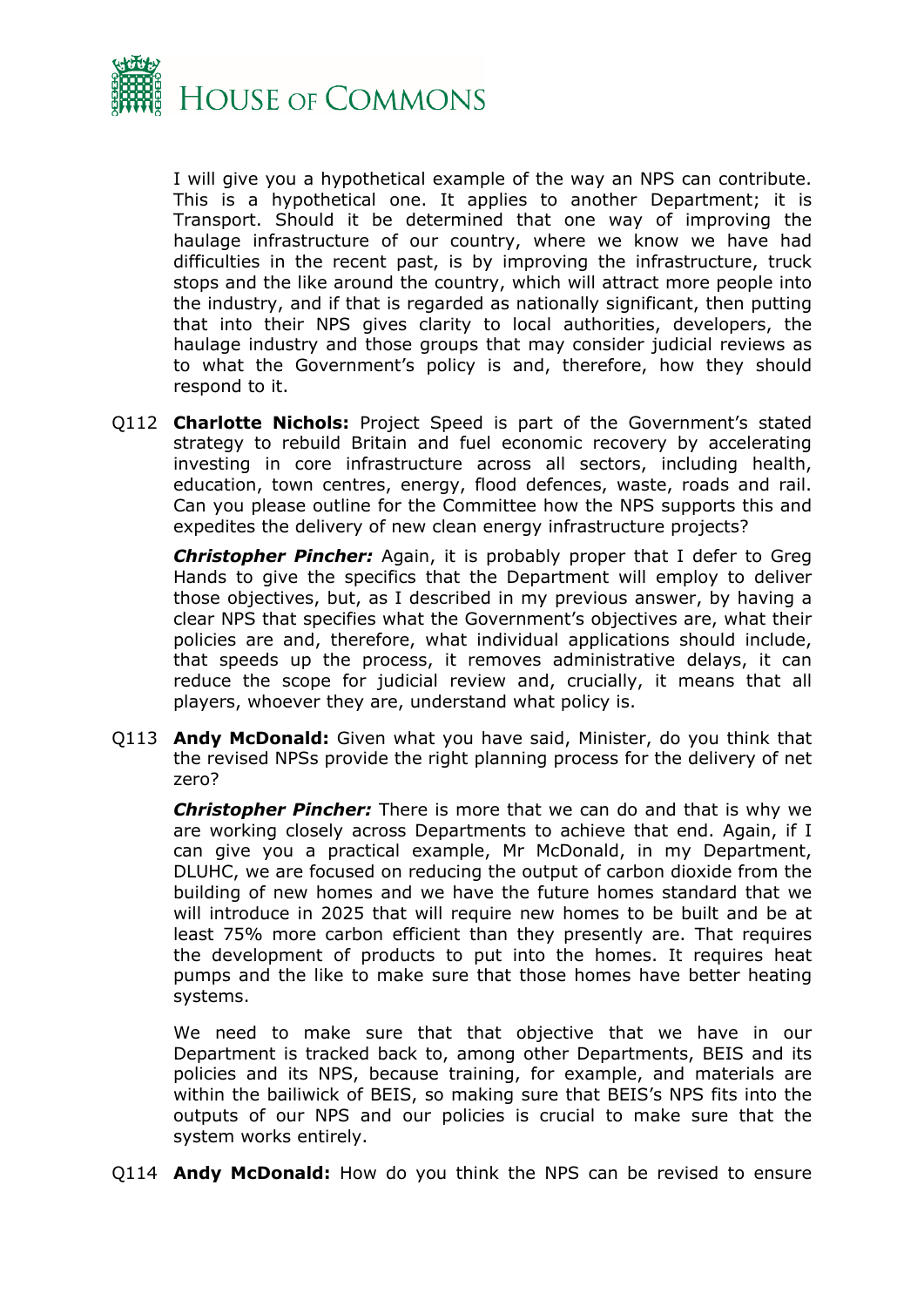

that the NSIP regime is adequately resourced to provide opportunities for communities impacted by new energy infrastructure to directly engage in the consenting process at all stages?

*Christopher Pincher:* As I say, by having up-to-date NPSs, the starting point of an individual NSIP project is more clearly understood. The NSIP regime itself has staging posts throughout it to ensure that developers are discussing their proposals with local communities and local stakeholders. We have also said more broadly, as you will know, that we want to digitise the planning system, so it is much more navigable by everyone and so that interested parties, whether they be a local community or whether they are a stakeholder like a heritage group or an environmental group, are much more able to see what is proposed. I can envisage opportunities to expand that digitisation scope into the NSIP regime, but that is something we would need to look at.

Q115 **Andy McDonald:** Will there be resources beyond digitisation?

*Christopher Pincher:* We have said as part of our planning reform that we want to make sure that local authorities are effectively resourced for the work that we are going to require of them. Part of that resource is the digitisation of the process, because you will find that planning is a very labour-intensive process. There is a lot of PDF ephemera in the process, and it does soak up a lot of planning officials' time. If you digitise the process, you give them much more headroom to think strategically rather than deal with tactical applications. The same approach can be applied to NSIP and I am very keen on looking at that.

Q116 **Chair:** Minister, you might have heard the evidence we received in the previous panel about the potential for reforms to the NSIP process in terms of environmental impacts for energy projects. Do you think the right weighting is given at the moment in the NSIP consenting regime for the urgency for renewable energy infrastructure, for example, in locations where there may be environmental impact, or do you think that reforms will be needed to that?

*Christopher Pincher:* By making sure that we have updated NPSs as the starting point of the process, we can promote new technologies, like carbon capture and storage, solar or onshore and offshore wind, and thereby make sure that the NSIP process, which looks at individual applications and decides whether or not consent should be granted, can be made speedier and more judicious.

I have to belabour this point, because one of the challenges is the potential lack of clarity, the potential lack of relevancy and the potential for judicial review if you have not got a good NPS and that stymies individual applications as they go through, so getting the NPS right is absolutely right. I saw Jan Bessell give evidence to the Committee earlier on about timescales. The five years that she outlined is right, because we have to balance making sure that an NPS is relevant with its clarity, so that all players know what policy is and what they should do. If there is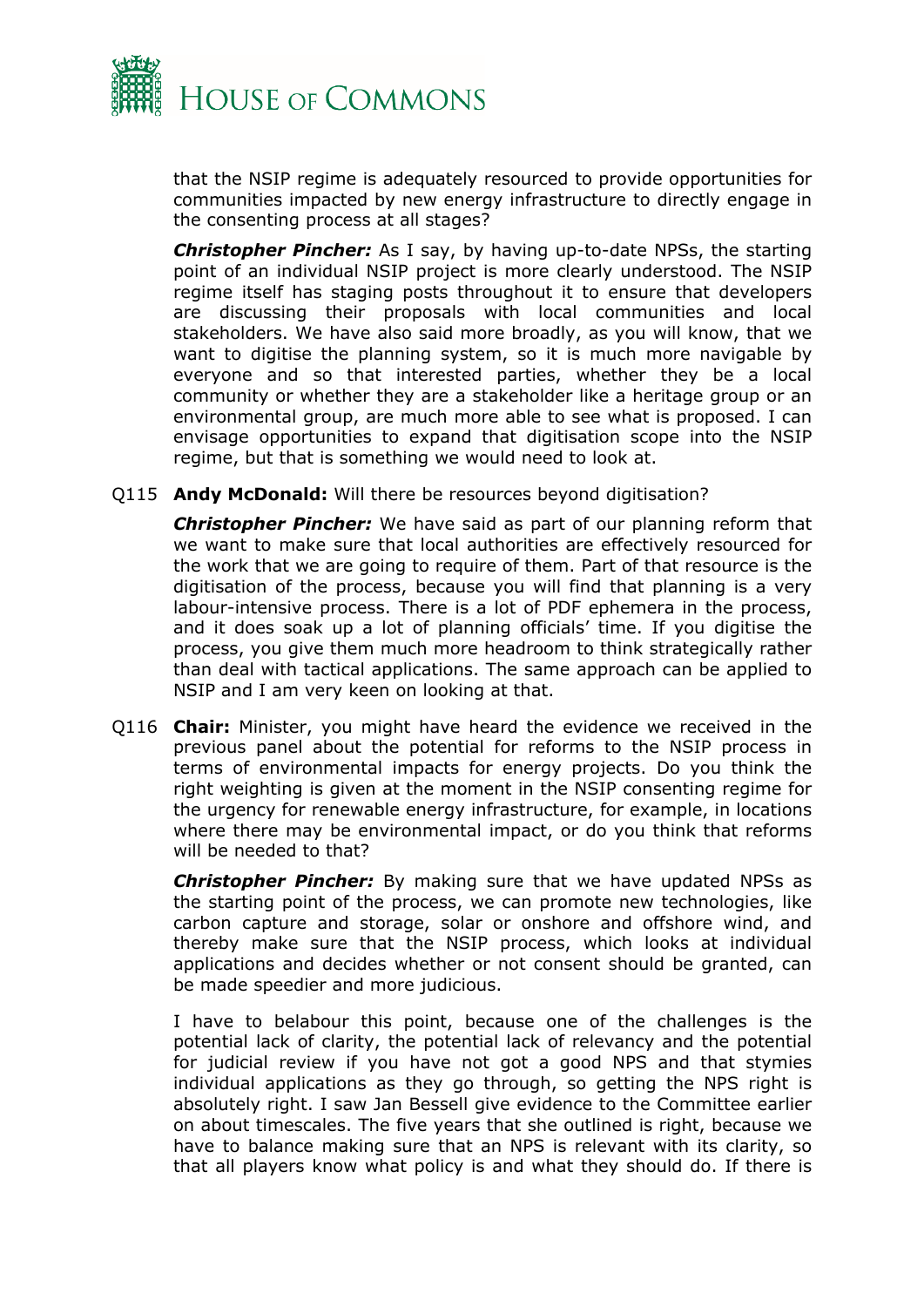

uncertainty, everybody sits and waits. We need to make sure we get the balance between clarity and relevancy right, and I think five years is it.

Q117 **Chair:** In short, there will be changes to the NSIP regime that will speed up the delivery of NPS priorities, but we will need to wait to hear from you later in the year.

*Christopher Pincher:* You will hear from me later in the year.

**Chair:** Thank you—amuse-bouche complete. Thank you for your time.

#### Examination of witnesses

Witnesses: Greg Hands and Jeremy Allen.

Q118 **Chair:** We move now to the main course, panel 3, with Minister Greg Hands, the Minister of State from the BEIS Department responsible for energy, clean growth and climate change. This is your first visit to the Select Committee since your appointment, Minister Hands, so welcome to you. To kick off, we just heard that we think the energy NPS ought to maybe be revised on a five-yearly cycle. It has been 10 years since the energy NPS came through. Why has it been 10 years on this occasion?

*Greg Hands:* Can I start off by introducing my official, Jeremy Allen, who is head of the energy portfolio office at BEIS? Thank you for giving me this opportunity, four months into the new role, to appear before your Select Committee. I do not think I have ever appeared before the BEIS Select Committee before in previous roles, so thank you.

The feeling is that the existing NPS has worked well. It has provided, as we know, the legal framework for planning decisions at the national level, balancing the need for new infrastructure against the impact of such infrastructure. We are the first of the NPSs, effectively, to be reviewed or revised. It was announced in the energy White Paper December 2020 that we would be doing this.

In terms of the frequency, notwithstanding the fact that the existing NPS and the process has been successful, I think we would also agree the frequency needs to be more often than every 10 years. You have just heard from my colleague, Minister Pincher, suggesting that five years would be more appropriate. That is certainly something that we are looking at. We could also add in as and when the situation might demand as well. Energy, as you will know, Mr Jones, is quite a fast-moving area. If you look at where we were in 2016, shall we say, compared to 2011, it is a very fast-moving area. Every five years sounds to me a reasonable approach, perhaps also added in as and when the situation demands.

Q119 **Chair:** We have had the energy White Paper you have mentioned and the sixth carbon budget from the Climate Change Committee. Are you content that the energy NPS aligns with the sixth carbon budget?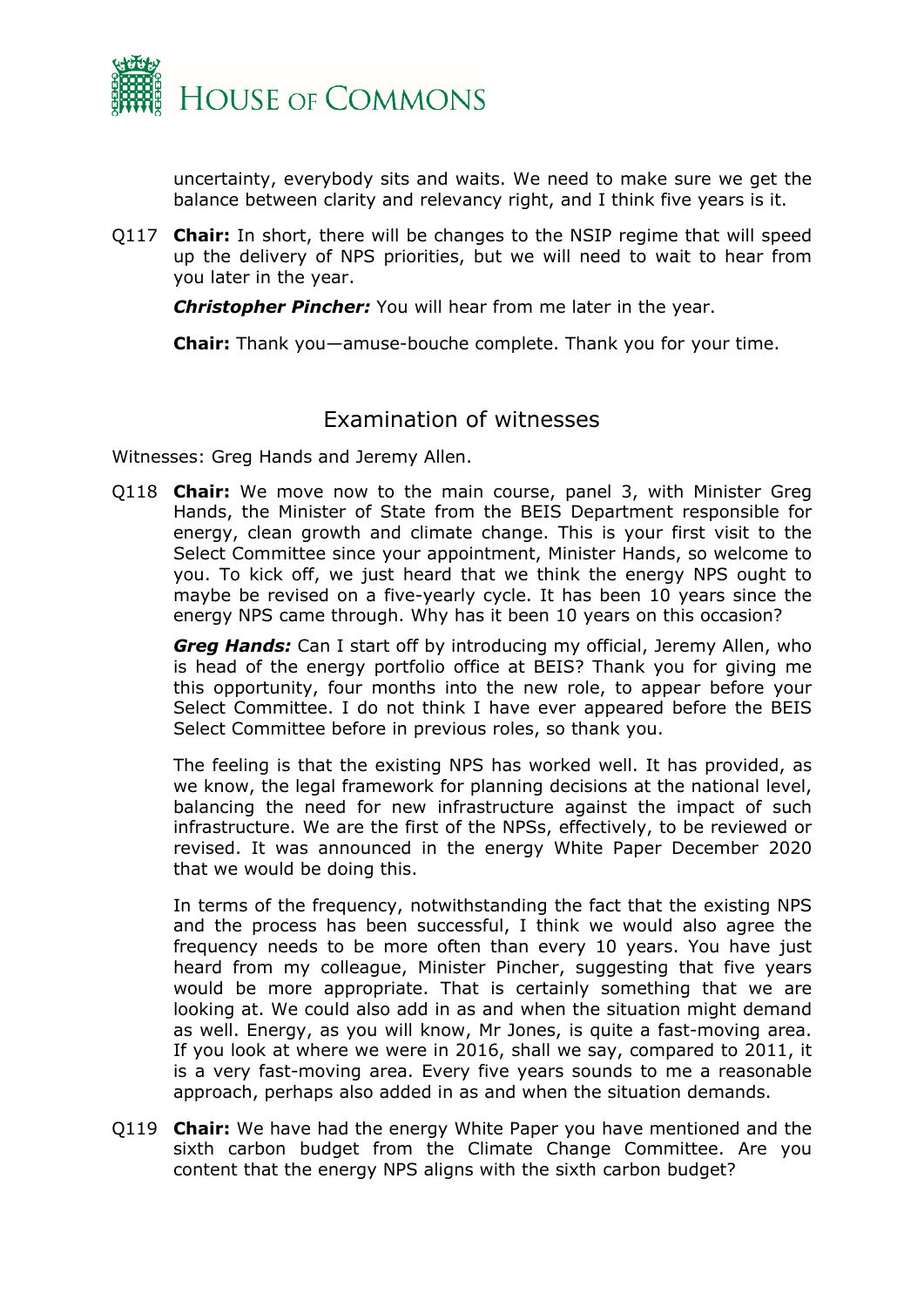

*Greg Hands:* Yes, I am, although it is important to get the right distinction between the overall policy and the overall policymaking process, which, in all the Government Departments I have been in, is probably most structured in BEIS. The actual policy setting through different strategies, starting with the Prime Minister's 10-point plan, through to the energy White Paper, through to the net zero strategy, accompanying strategies like the hydrogen strategy, the energy digitalisation strategy, et cetera.

We have quite a good, strong policy structure, but that should be treated as having an impact on the planning structure and how the NPS is written. We also have to be careful that the NPS does not restrict things to fit directly Government policy. That is why, for example, we do not outline targets for delivery in the NPS. That is more properly done through things like the net zero strategy. In the 10-point plan and also in the net zero strategy, we set, for example, a target to have 40 gigawatts of offshore wind by 2030. That will be reflected in the revised NPS, but we do not state specific targets in the NPS, because that is not the most productive way of getting the planning regime to work for you.

Q120 **Charlotte Nichols:** Minister Hands, for what reasons were the sectorspecific NPSs retained? Did you assess the benefits of moving towards having a single NPS for infrastructure, with sub-sector aspects or annexes for different energy sectors, as has been suggested by the Institution of Civil Engineers and NIPA? Would moving to sector annexes make it easier to publish future updates and make those updates more frequent?

*Greg Hands:* That is an interesting question. We heard from Minister Pincher earlier that DLUHC is the custodian of the NSIP regime. A lot of that would be down to them a little bit more, in terms of considering an overarching NPS.

On our role, we actually put this, if I am not mistaken. My official, Mr Allen, can correct me if I am wrong. We put in the consultation, "Are there needs to change the structure of the NPSs that we have outlined?" I do not believe that this came back as an issue in the consultation or that anybody raised any significant objections. I will bring in Mr Allen to tell us if there were consultation responses in that regard.

*Jeremy Allen:* We have not seen yet a consultation that has addressed whether it is a problem to have sector-specific underneath the overarching statement, no.

Q121 **Andy McDonald:** Minister, the National Infrastructure Planning Association recommended that targets be set in the NPS for solar and other technologies, pumped hydro storage for example. In EN-1, it states it is not the Government's intention to present any figures or targets in the NPS. We heard evidence earlier that the failure to do that leads to some missed opportunities. We had a discussion about floating wind, the fact that that could be achieved by one gigawatt, one single platform, as it were. You have made the position clear that it is not where you are at,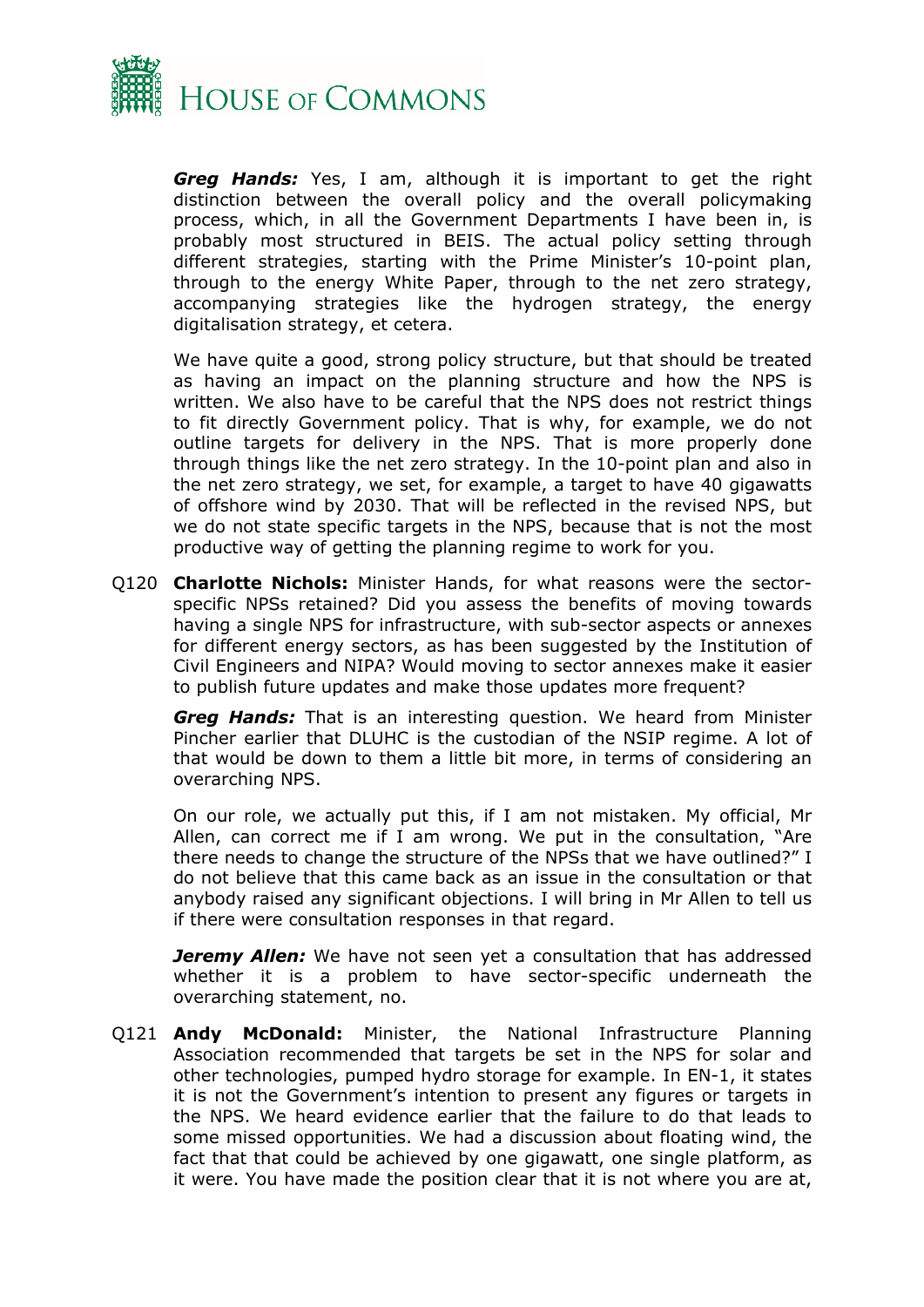

but will you not concede that there is a body of opinion that thinks that is the right way to go? Is that something that you could reconsider?

*Greg Hands:* Certainly, we will look at the consultation responses in this space, but my gut instinct here is that targets set through the NPS would not assist in delivery. We have been absolutely clear in the policy frameworks that we have set out, for example the net zero strategy, on the importance of different technologies and how we might go about delivering them. You mentioned floating offshore wind, for example.

We have other ways in Government of facilitating the delivery of and developing nascent technologies, for example the contracts for difference auction, which we kicked off on 13 December, which is a huge opportunity. It is as big as the three previous CfD auctions and there is a dedicated pot within that for floating offshore wind. We have different ways of outlining the importance of a new technology.

Within the NPS, I would prefer us to set out a broad regime, encourage market forces within that regime to come forward with different technologies and have a proper mix, for example in our renewables. It is really important for us to make sure there is a good, diverse mix, particularly as some of these technologies are relatively nascent. We are not exactly sure how they are going to scale up. For example, we are not exactly sure how tidal will scale up on a cost-effective basis. Floating offshore wind is similar. It is better that we are not prescriptive within the planning regime, or set targets within the planning regime, but do that separately, through Government policy and, when it comes to putting money on the table through the CfD auction process, doing it that way.

Q122 **Andy McDonald:** I get your point, but is there not a risk that the failure to set targets will actually do the very thing that you do not want to happen? It will not encourage people to come forward, unless they know where they are batting and where the opportunities lie. Is that not something that you could put into the mix in your thinking? If targets are available, that will encourage people to come forward into those markets.

*Greg Hands:* We set targets. We just do not set them through the NPS regime. We have the 40 gigawatt offshore wind by 2030 target. That is very clearly understood by the industry. As I say, we will set sections within the CfD auction process, for example the £20 million dedicated pot for tidal. We will send signals that way rather than through the planning regime.

We will have a look at the consultation responses. I am not aware, in the last 10 years of absence, of any kind of critique that the lack of targets have led to a lack of delivery in these spaces. There are a number of reasons why different technologies have progressed much better and more quickly than others, but I am not aware of any mention of targets within the NPS regime as being one of the background reasons for that.

Q123 **Mark Pawsey:** You have just spoken about new technologies coming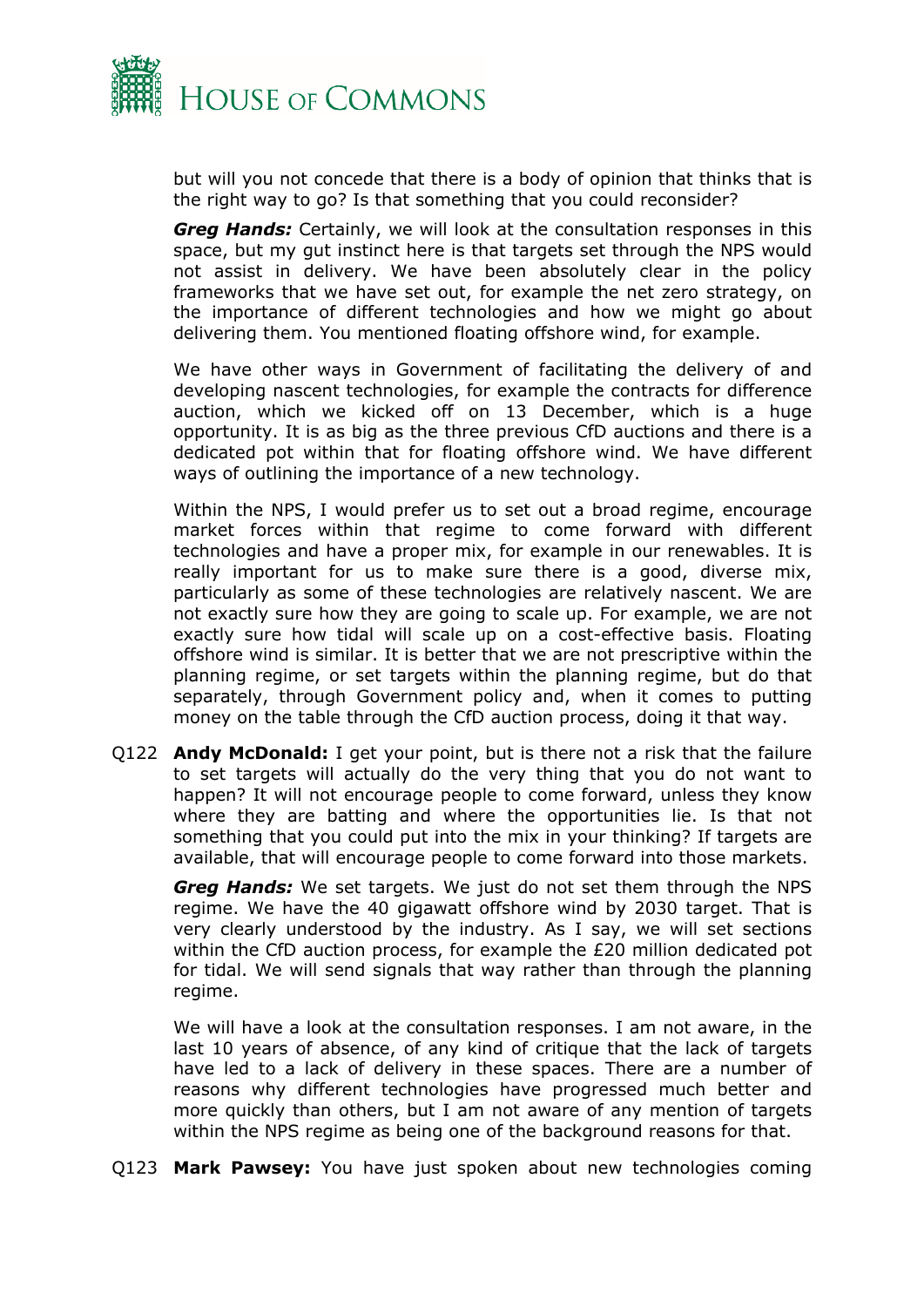

forward. You spoke about the introduction of floating wind. My question is to do with the flexibility and the length of the NPSs. Is it sufficiently futureproof and does it allow for new technologies to come through? You spoke about a five-year review. We heard about that in the previous evidence session, but there are lots of things in Government where there is an intention to review at year five and it ends up being much later. Are you happy that, in this dynamic sector that you are responsible for, with new methods of power generation coming forward at pace, the outline has sufficient flexibility?

*Greg Hands:* It is a great question. All of these things are ultimately going to be a balance, with durability and certainty on the one hand. We are setting a framework vis-a-vis flexibility and the need to be up to date. In that, there will always be a tension in any planning framework process. I remember when the Act came in in 2008 and this was definitely part of that debate.

However, our amended EN-1 includes new sections clearly setting out the need, for example, for new CCUS, carbon capture, utilisation and storage, and hydrogen infrastructure. We have not yet given more prescriptive steers on that, because both of those are still developing technologies. We have to be careful not to restrict the development of that technology through the planning regime.

Q124 **Mark Pawsey:** Can I pick you up on that point? How would including these new technologies restrict their development?

*Greg Hands:* I mean in terms of if we were to be more prescriptive about the new technologies, what sorts of aspects ought to be favoured in the planning regime and what aspects should be disfavoured.

For example, just in November, I went to Europe's second-largest onshore windfarm, in a place called Whitelee, just south of Glasgow. There, they are using the excess, for want of a better term, of onshore wind that can be produced when it is very windy for potentially producing hydrogen from that. That is a relatively nascent thing. It is an exciting new project, but I would not want the planning regime yet to be prescriptive in favour of that or indeed against something like that.

Q125 **Mark Pawsey:** You would want the planning system to encourage it.

*Greg Hands:* Yes, but, in terms of something that is developing, we have to make sure that the planning regime allows a large degree of flexibility. There are different ways of producing hydrogen, as you and I know. You do not necessarily want the planning regime to be too prescriptive about which ways we prefer.

Q126 **Mark Pawsey:** Are you confident that the five-yearly review will take place?

*Greg Hands:* Am I confident that it will take place? That will be a decision for the Secretary of State. We are reviewing how often the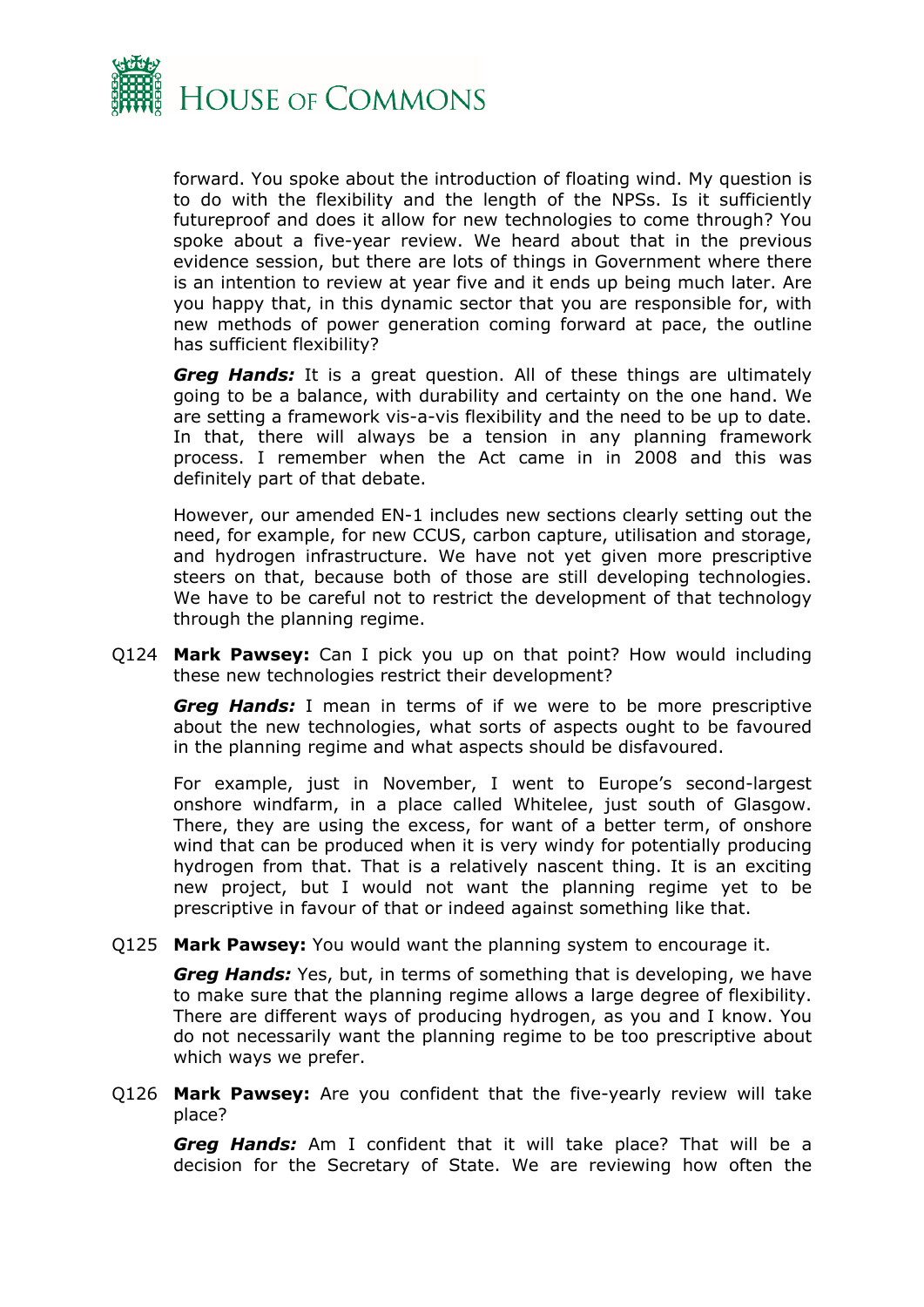

review should happen. That sounds like an awful bit of Government gobbledegook—to have a review about the review—but whether five years is exactly the right time or, potentially, additionally or alternatively, as and when it becomes necessary. There is also an argument to do it that way. Either way, we can see that 10 years is not frequently enough.

Q127 **Mark Pawsey:** You just referred to hydrogen and CCUS. Energy UK told us that they should be in the statements. You are saying that that can happen on review, or is there some way that these technologies can be included immediately?

*Greg Hands:* If I am not mistaken, the amended EN-1 includes new sections, clearly setting out the need for CCUS and hydrogen. I am keen not to be too prescriptive on exactly how we get there until we see the experience of the technologies, how they scale up and what planning challenges they might face. They are in.

Q128 **Mark Pawsey:** With the sector you are responsible for developing as fast as it does, if you are constantly waiting to see how a new technology works out, we will never adopt the document.

*Greg Hands:* We will adopt the document. There is the ability to change or amend the document. I might bring in Mr Allen in terms of this, in terms of exactly how that process changes, or the Secretary of State's ability in between reviews, or, if there is not a review due for some time, exactly how that would be done, if an urgent need to change something arose. Certainly, if there is an urgent need, we have the ability to do that. I will bring in Mr Allen to describe exactly how that process would work.

**Jeremy Allen:** It is as the Minister described. EN-1 recognises that, in our net zero energy future, we need CCUS, hydrogen and other technologies. We recognise that overarching need. We have policies and programmes that will start to deploy those technologies commercially, which are rolling out. As the Minister said, we will want to see how that looks by way of business models and the regulatory frameworks.

At that point, you have options. You could supplement your existing NPS with guidance and use that to refer project sponsors to guidance that captures the state of play. Clearly, as the Minister said, he might have the option, at a point of review, to say, "Now is the time to bring all of what we understand about deploying that particular technology through to a dedicated NPS, alongside the other sector-specific NPS that we have". That is a decision he could take in the future. At the moment, we do not believe that what we have done is a barrier to getting off the ground with these emerging technologies.

Q129 **Chair:** Could you produce what I suppose we call technology roadmaps with, say, the chief technology officers at the companies developing these technologies, so that we understand where in the innovation cycle they are and how they anticipate the scale-up, integration and cost point chronology aligns with the national policy statement? Do you just take a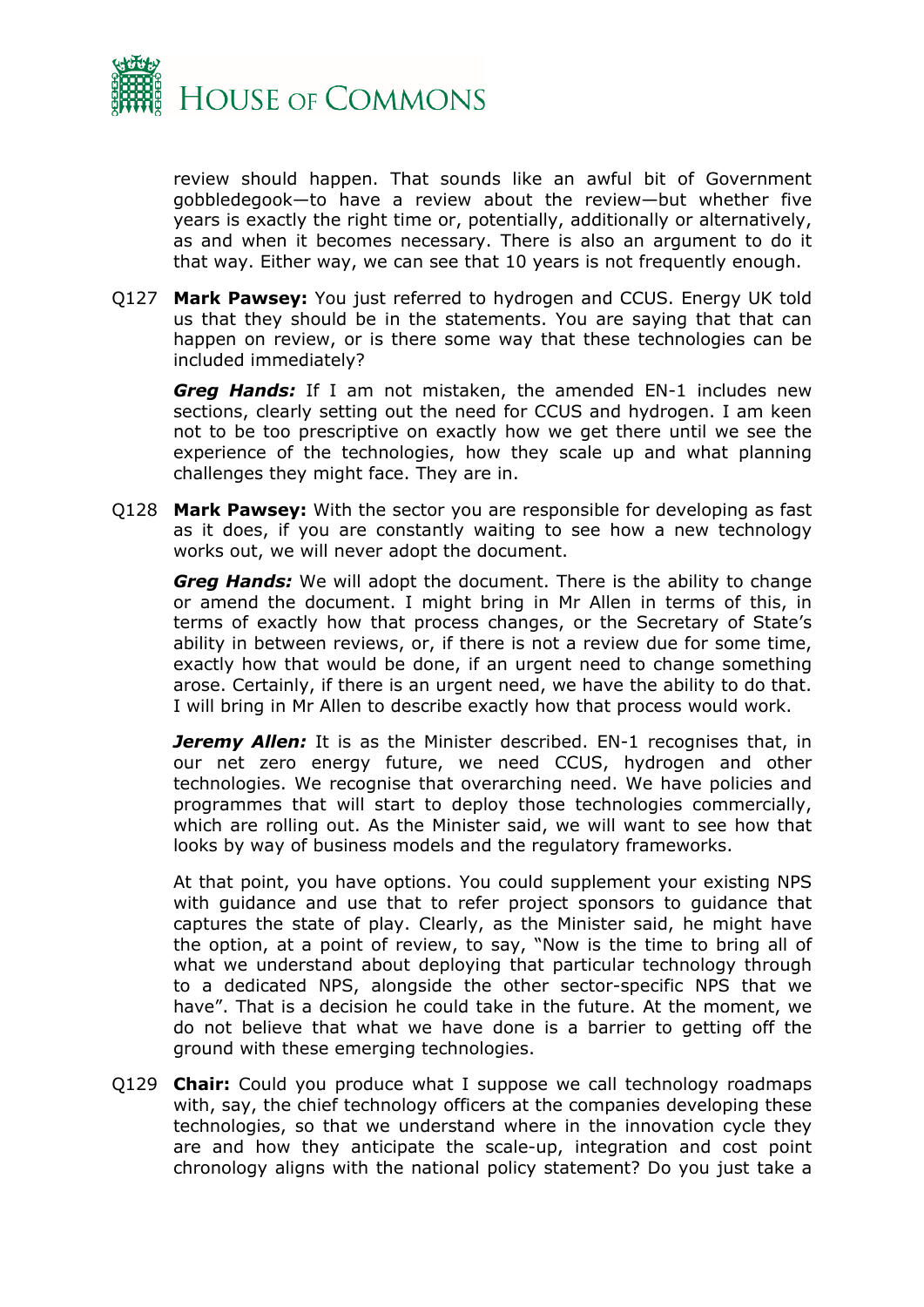

particular view based on written submissions to a consultation at the review point of an NPS about that?

*Greg Hands:* That is a good question. In terms of producing specific roadmaps, we will in particular sectors. For example, we have a commitment to produce a nuclear roadmap this year. In terms of specific technologies, so whether we set a roadmap for hydrogen or CCUS, we published the hydrogen strategy in August 2021, which I would expect would answer most of those points.

In terms of working with delivery partners, with businesses, we have an ongoing dialogue. We have to be careful to make sure that it remains a competitive process between private sector companies. There are areas of energy that are relatively easy to enter. There are areas that are a lot harder to enter. We need to also be careful of the ability to maintain a balance between having multiple commercial competitors vis-a-vis setting up a specific dialogue with that specific company.

Q130 **Mark Jenkinson:** I look forward to the Minister's nuclear roadmap. National Grid told us that it would welcome more certainty for developers and communities that would host the infrastructure in the NPS. It referred to the work that BEIS and the system operators are doing on holistic network design. Do you plan to hardwire, in its words, the result of that report into the NPS, in order to provide that certainty on forthcoming projects?

*Greg Hands:* Thank you for your kind words on nuclear. From the recent Nuclear Energy (Financing) Bill, Mr Jenkinson, I know you have very strong views on this, and the correct views, in my view.

The holistic network design is being prepared by NGESO, the National Grid ESO, as part of its wider offshore transmission network review, which I think you have already referred to. That has not yet been agreed and you can only put in an NPS regime Government policy that is policy, that has already been agreed. That will be an iterative process. We will look at how a reference can be achieved in the NPS to the offshore transmission network review.

Q131 **Richard Fuller:** In its evidence to this Committee, the National Grid said that the NPSs cover the local negative impacts of individual schemes without giving sufficient weight to the overall national benefits and particularly local environmental impacts. Do the revisions more fairly balance the need for the delivery of the new infrastructure with these environmental impacts?

*Greg Hands:* They maintain a good balance. One of the most important things in my job is keeping community support for the delivery of energy infrastructure. That can be anything from nuclear power stations, through to grid connections, through to issues relating to offshore wind connecting the shore and the installations there. We have an interest in making sure that that balance is the right one, commensurate with the swift, speedy, efficient delivery of infrastructure. I believe they strike the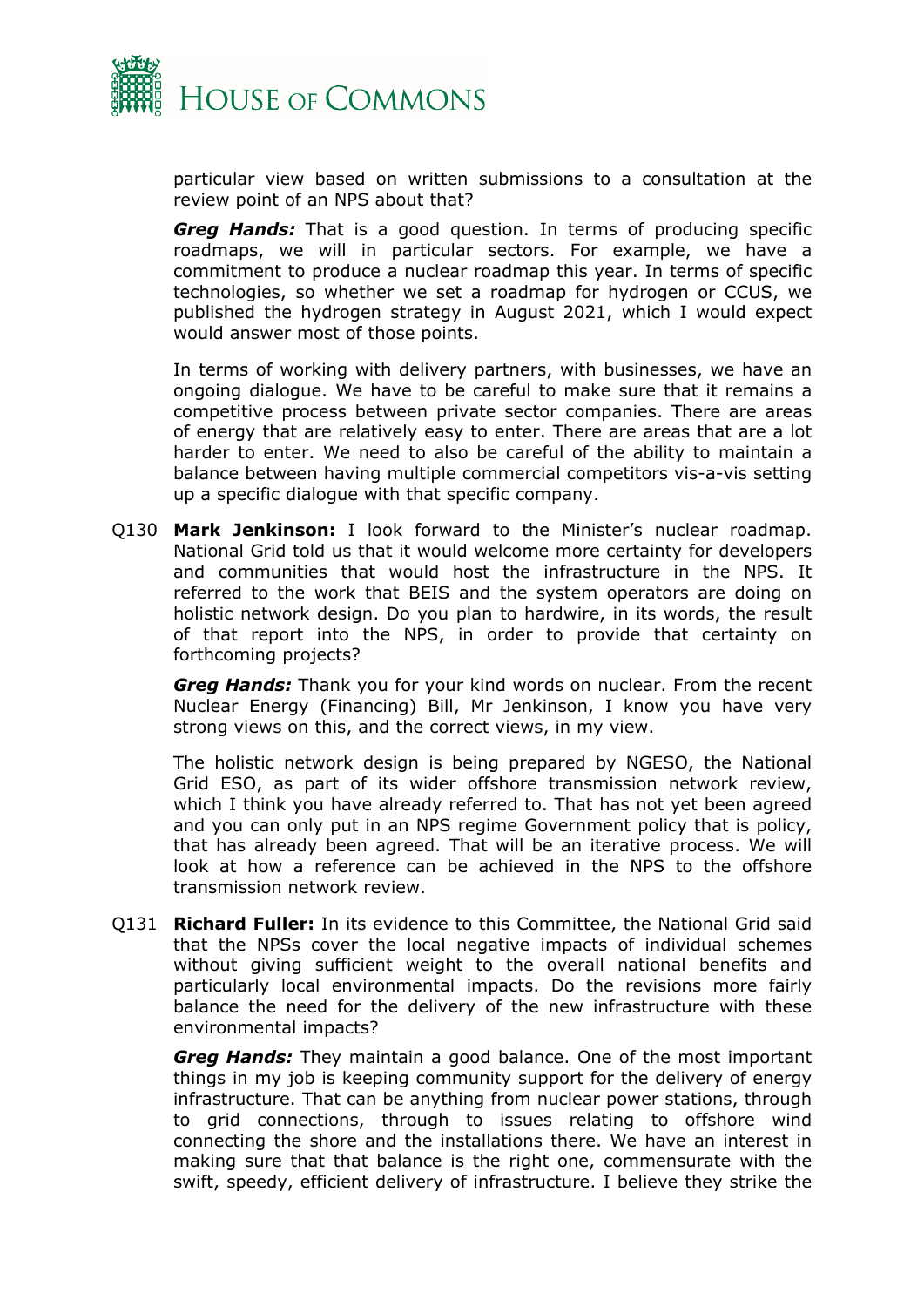

right balance and will enable planning decisions to continue to be made at the required pace.

You heard from Minister Pincher earlier about the overall review, project speed, led by DLUHC, to speed things up, which we very much agree with. We also have to make sure that that balance is preserved. Ultimately, I need community support across a lot of this delivery of infrastructure. Life would be made very difficult if we lost community support, particularly with some of these really ambitious targets.

We are already the world leader in offshore wind capacity. We are talking about a quadrupling of that in the next decade. That definitely has big potential to make an impact on those communities where offshore wind connects. I am keen to, if you like, ride both horses, more efficient, speedy delivery of infrastructure, but it is also very important for me to keep community support.

Q132 **Richard Fuller:** You will be aware that, when trying to ride two horses, if the horses start moving away, your legs start to get rather stretched. You will be aware that many colleagues here often have to balance locally issues about infrastructure, with the effect on local environment and biodiversity. Those issues are going to get even more important. In my own constituency in north-east Bedfordshire, the whole issue about biodiversity about housing is important. How confident can you be to this Committee that, in your review, this balance is going to be right, because, if it is wrong, you may fall off one of those horses?

*Greg Hands:* That is a fair question, although this is a sector, particularly on renewables, where of course the interest in the environment, between those who are interested in the local environment and those who are interested in the global environment, can often work together. For the delivery of renewables or low-carbon infrastructure like nuclear, it will often be the same people who are concerned about the local environment as about the global environment.

Quite often, constituents, in my experience, will understand that balance. They will understand the ability or the desire to ride both horses at once, compared to if it was something where their belief set here is going against their belief set here. Here, the people who would be concerned about a local environment will, very frequently, be the same people concerned about their global environment, which is almost all our constituents, let us face it.

Q133 **Charlotte Nichols:** What were the main reasons for removing onshore wind from EN-3 on renewable energy infrastructure in the revised NPS?

*Greg Hands:* Onshore wind was removed from the NSIP regime way back in 2016. It was a decision taken at that time to no longer classify onshore wind as nationally significant infrastructure. I should add at this point that onshore wind is an incredibly important technology and is doing a lot of the heavy lifting, in terms of our renewable delivery. The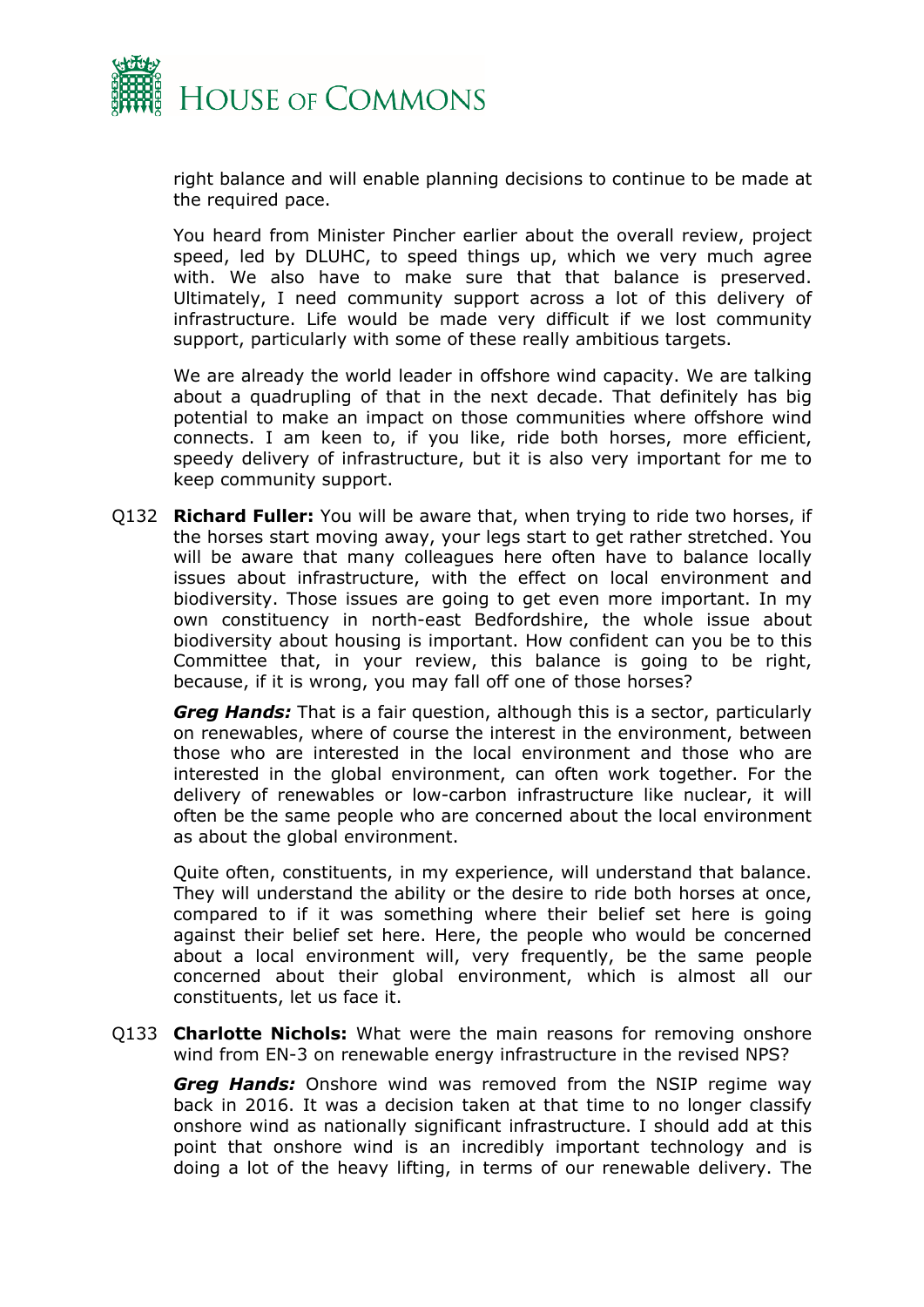

decision was taken that it should go to the local planning authority at that time. If I am not mistaken, that is devolved to the Scottish Government, the Welsh Government and, in England, goes to the local planning authority. Onshore wind was removed from the NSIP regime, which is why it does not sit directly in the NPS.

Q134 **Charlotte Nichols:** In evidence to this Committee, Energy UK has said that hydrogen and carbon capture should not just be in the overarching narrative, but in the statements themselves. Do you plan to amend the NPS to give more emphasis to such technologies?

*Greg Hands:* We will look very carefully at the consultation responses and the ability to amend the NPS we have already talked about, on an ad hoc basis, as and when a technology advances, scaling up, we know more about how it gets scaled up and so on. At this point, the two technologies, hydrogen and CCUS, are still relatively nascent. I would not want to put anything inadvertently too prescriptive in the planning regime while we are still looking at how both those technologies can properly be scaled up.

There are different routes on each of them. We are learning more all the time about hydrogen and CCUS. The UK is a global leader in each of those two relatively new technologies. Hydrogen has been known about since the start of human existence almost, and CCUS has certainly been known as a technology for at least 10 years. In terms of how you scale them up and deliver them through a planning regime, they are still relatively nascent. We have put them in the overarching statement, but we have not put in anything too prescriptive as yet.

Q135 **Mark Pawsey:** I wonder if I might speak to you about security of energy supply, perhaps particularly given the present situation. We know that energy prices are increasing because of a shortage of supply, particularly on gas. How well does the NPS adapt to the circumstances that we might find ourselves in right now?

*Greg Hands:* The first thing to say on that is that high gas prices, for the UK at least, are not driven by a shortage of supply. They are driven, as you know, by high global prices. There is not a shortage of gas supply in the UK. 50% of our gas continues to come—

Q136 **Mark Pawsey:** We have reduced our levels of storage.

*Greg Hands:* Storage in itself does not produce supply. Storage in itself will not deal with high global gas prices. It is very much a problem driven by high prices, rather than a lack of supply or lack of storage at the moment.

Q137 **Mark Pawsey:** High prices are themselves driven by a lack of supply globally. The question is how the NPS adapts to the circumstances we find ourselves in today.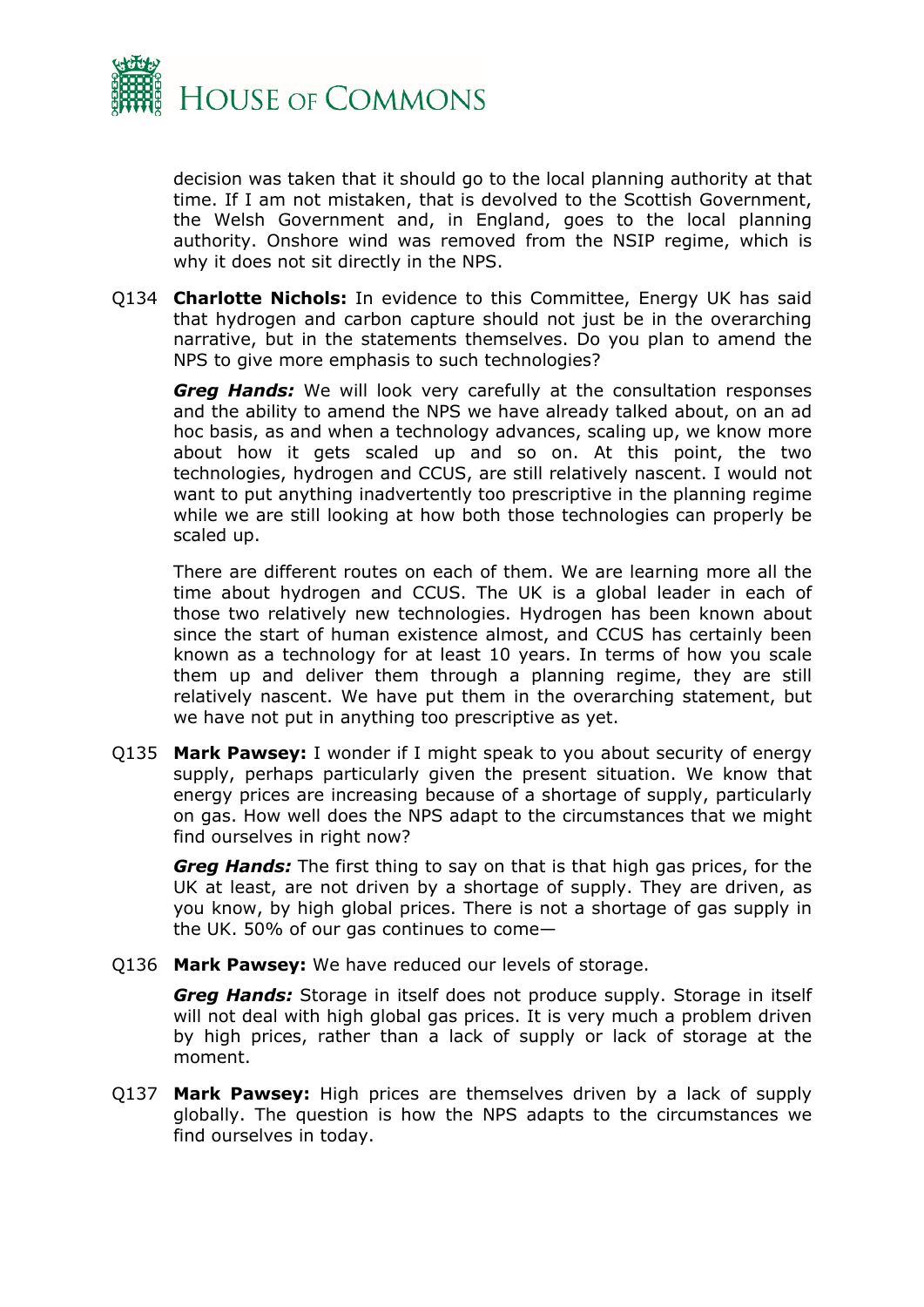

*Greg Hands:* That is a very fair line of questioning. The answer is that we have to make sure that the NPS is a regime that is built to last and would not necessarily move around to reflect highly volatile fossil fuel prices. We need the NPS regime to reflect overall Government policy, which is, over time, to move away from volatile fossil fuels into renewables, nuclear and other forms of energy generation.

I would not want someone to come along and say, "Minister, the gas price today is at 450p a therm. Are we going to change the national policy statement on planning?" That does not seem to be a productive way to do things. If someone were to say to me, "Minister, we are changing some key parameters in the net zero strategy. We might want to check if the NPS regime backs that or bears that out", that is a conversation that is worth having.

Q138 **Mark Pawsey:** I think we understand the longer-term perspective of the NPS. How does the NPS deal with the notion that we will be reducing over time our use of fossil fuels? Does it deal with that sufficiently and does it have sufficient alternatives? As we move to electric vehicles and heating our homes by electricity, does it take account of those other trends that we are seeking to encourage?

*Greg Hands:* The draft NPS removes, for example, coal and oil-fired electricity generation. It is already reflecting both changes in practice over the last 10 years and changes in policy going forward. Equally, we keep in aspects relating to gas in particular, recognising gas's huge importance as a transition fuel going forward, and the importance of making sure the UK does not increase the amount of expensive gas we are importing from abroad. That is already reflected in there, but, as I say, I would have been reluctant to go further in the NPS to reflect pricing.

Q139 **Mark Pawsey:** Also, we know we are moving to a greater emphasis on electricity, so we will need to be moving more electricity around the country. Does the NPS cover the issue of transmission adequately?

*Greg Hands:* I think it does. I will bring in Mr Allen in terms of specifics on transmission. Grid pricing is a separate issue to planning, but there are a lot of issues around transmission.

Q140 **Mark Pawsey:** It is an issue in planning when proposals come forward and we know how negatively people see new pylons, for example.

*Greg Hands:* I will bring in Mr Allen in terms of some of the specifics in the draft NPS on transmission.

*Jeremy Allen:* As the Minister has said, it is not our intent to put targets into the NPS. That is not how we see their function. The draft NPS, backed up by the underlying policy of the net zero strategy, the energy White Paper, is very clear that we will need to see a very substantial increase in generation capacity and therefore transmission and distribution network. Substantial weight is given to that need.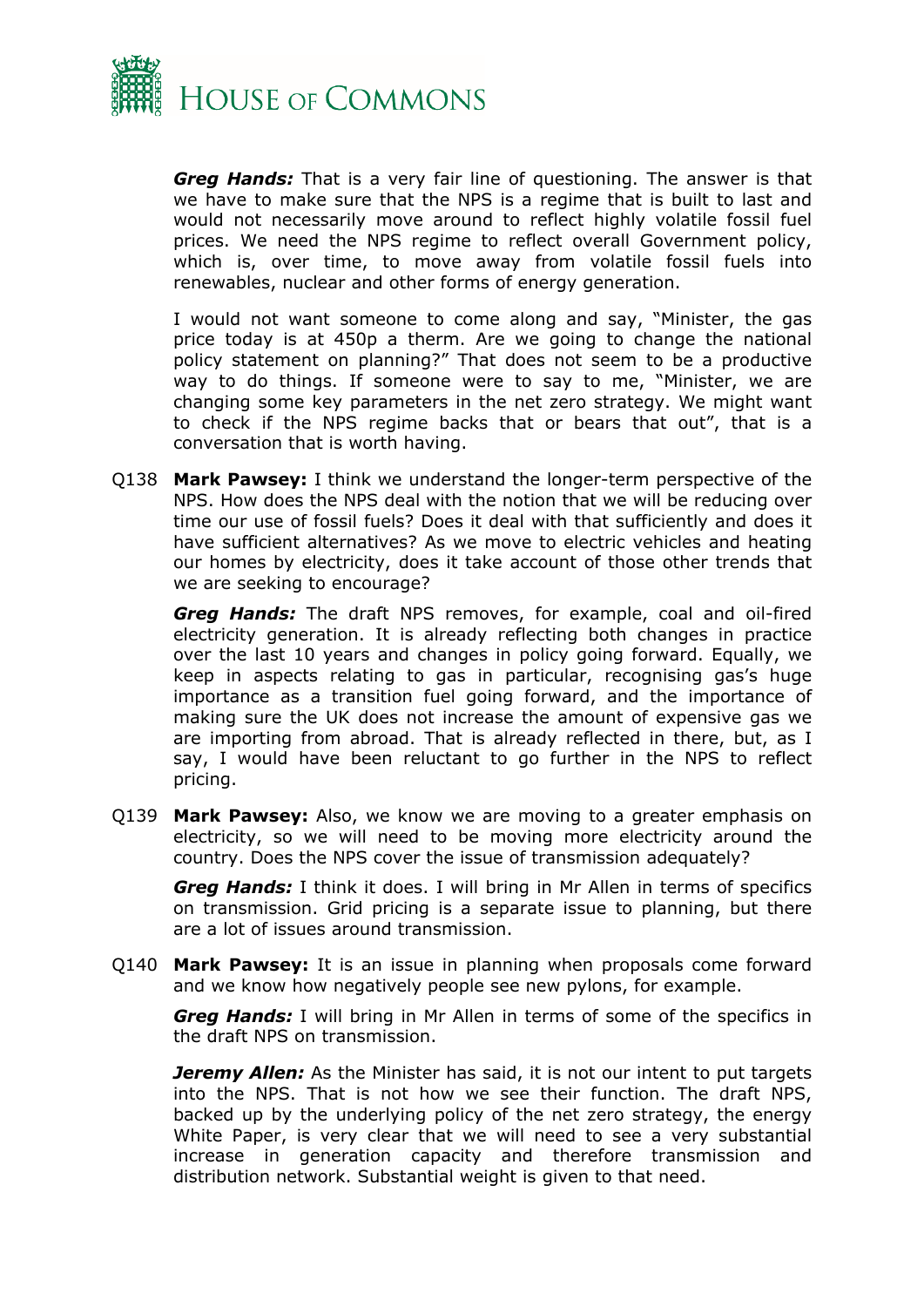

Q141 **Mark Pawsey:** In simple terms, would we see comfort to a community that is told, "The transmission is going to pass by your community", who would like to see it, unquestionably, underground, where we know that the costs are significantly higher than overhead? Would NPS provide comfort in those circumstances?

*Jeremy Allen:* We address undergrounding in areas of outstanding natural beauty, where the presumption is undergrounding.

Q142 **Mark Pawsey:** Often these things appear in areas that are pretty attractive but do not have that designation.

*Jeremy Allen:* This is where the sponsor of the project, through the planning process and the examination, would look at the impact environmentally of that infrastructure and seek to mitigate that, bearing in mind other factors like cost.

Q143 **Mark Pawsey:** Does the NPS provide some direction in that case?

*Jeremy Allen:* Other than in areas of outstanding natural beauty, we do not offer—

Q144 **Mark Pawsey:** It is only in areas of outstanding natural beauty, right.

*Jeremy Allen:* It is clearly something that the Minister may wish to consider, as he looks at the consultation feedback.

*Greg Hands:* The importance of building, improving and increasing capacity in the electricity network is addressed in the statement. As Mr Allen says, we do not want to be too prescriptive within the statements. In terms of undergrounding, for example, AONBs are included. Beyond that, that is something that we do not want to set nationally.

Q145 **Richard Fuller:** I was intrigued by Mark Pawsey's question, not least because, in my own constituency, there is an issue about siting an electric substation. The issue of undergrounding has come to bear. I appreciate the costings are very significant. It is always nice that we protect the areas of outstanding natural beauty, but what about where many people live and blighting their eyelines and what they see. Why is there limited consideration given to that?

*Greg Hands:* In terms of a more urban environment, yes?

Q146 **Richard Fuller:** Yes. Everyone understand that the costs are different. We have outlined one reason why we want to protect. There is no question about that, but it is also where the people are. That is where more people are going to see things that are disrupting their environment. They may not be, in the Government's eyes or the National Trust's eyes, areas of outstanding natural beauty, but it is where we live. We care about where we live and we do not want it to be blighted, so why is that not given so much consideration, the balance of that, in the deliberations?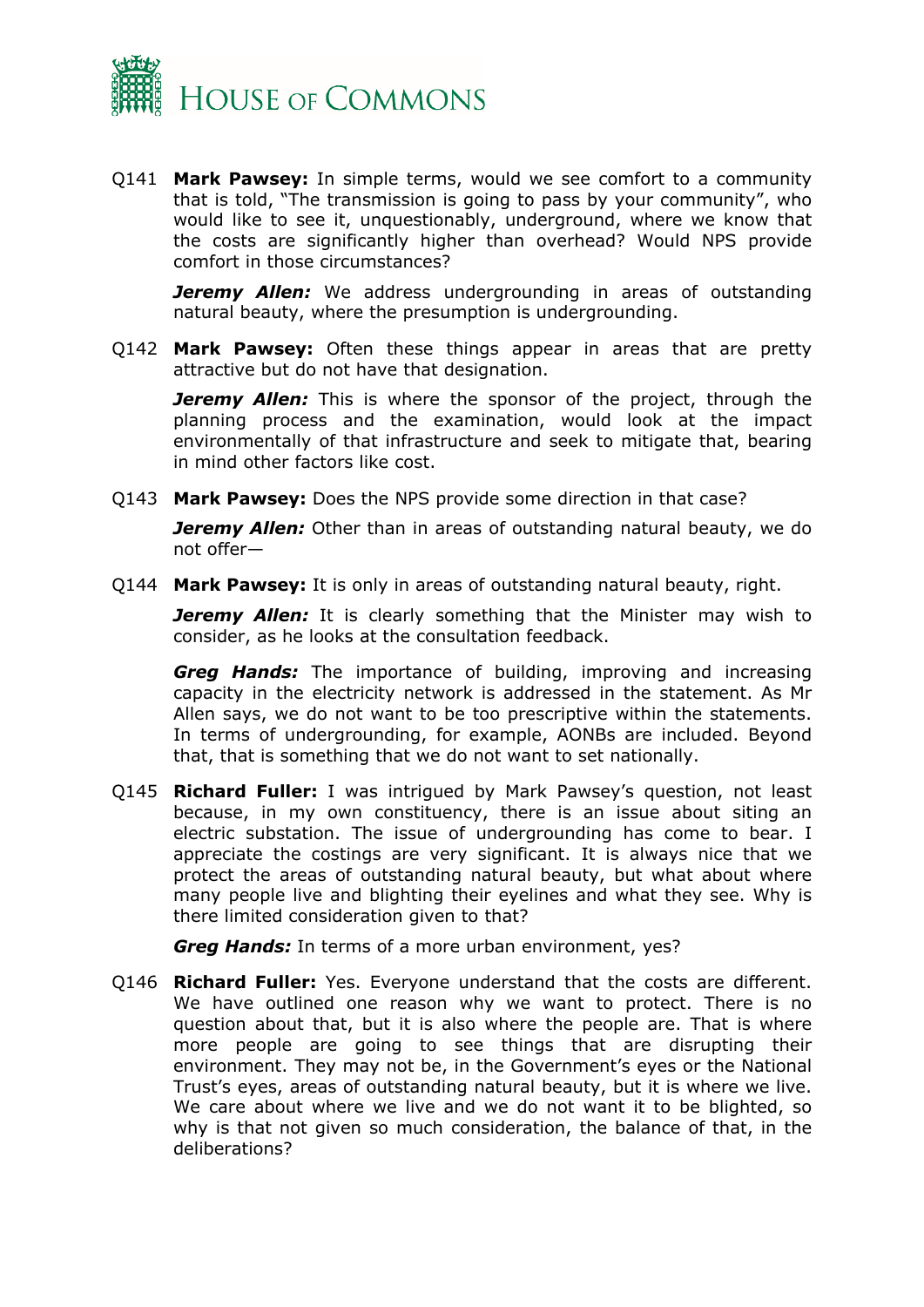

*Greg Hands:* That is a good question to put to National Grid as well as to me. As the MP who represents the third most densely populated constituency in the country, urban environment is very close to my heart. All these things will be affecting the right balance between the country's overall national infrastructure with the impact on the local environment, so going back to where we started and making sure that that balance is correct, without being over-prescriptive in the national policy statement.

Q147 **Ms Ghani:** Welcome to the Minister. Hopefully you will be in front of the Committee throughout your time as Minister, so welcome. I am going to follow on the thread about the revised draft NPS and the areas of outstanding natural beauty. The question is quite specific. Has the Department assessed the cost difference of undergrounding and overhead lines as part of the NPS at all?

*Greg Hands:* I will bring in Mr Allen in a second. To be clear, there are not specific cost implications associated with the NPS, because we have not specified amounts or targets, going back to the earlier discussion. Costs are keenly appraised within the Department, by National Grid, by Ofgem and so on, but, within the NPS, we would not effect an assessment of cost implications of doing things.

Q148 **Ms Ghani:** There has been no assessment of the cost between undergrounding and overhead lines. You do not have any figures to hand if you were in particular parts of the country.

*Greg Hands:* I do not have figures to hand. I do not think that that would be something we would put in the NPS, but it might be something that I could write to you on. I do not know if Mr Allen wanted to add anything. I am sure we have done assessments in different areas, terrains and environments of what the difference between overground and underground is, in terms of networking.

Q149 **Ms Ghani:** To help you with your answer, the communities will ask about costs as well as how things look. That is why we are asking the question.

*Jeremy Allen:* Apologies; I do not have those numbers to hand. As the Minister indicated, either via National Grid and developers or in-house, we can provide something, if we are able to write to you.

Q150 **Ms Ghani:** My follow-up question is that Energy UK has identified the need for clearer wording in the NPS on the relationship between the aviation industry and the renewables sector in the context of turbines and the burden of costs on renewables developers. Does the Department plan to amend the revised NPS to take into account the points raised by Energy UK, to provide more clarity on costs? Minister, are you aware of that or not?

*Greg Hands:* Yes, I am aware of the ongoing issues from the aviation industry, both civil and defence, in relation to offshore and onshore wind turbines. That is an area of active investigation by the Government. I interact with DfT and MoD on this reasonably often. This is something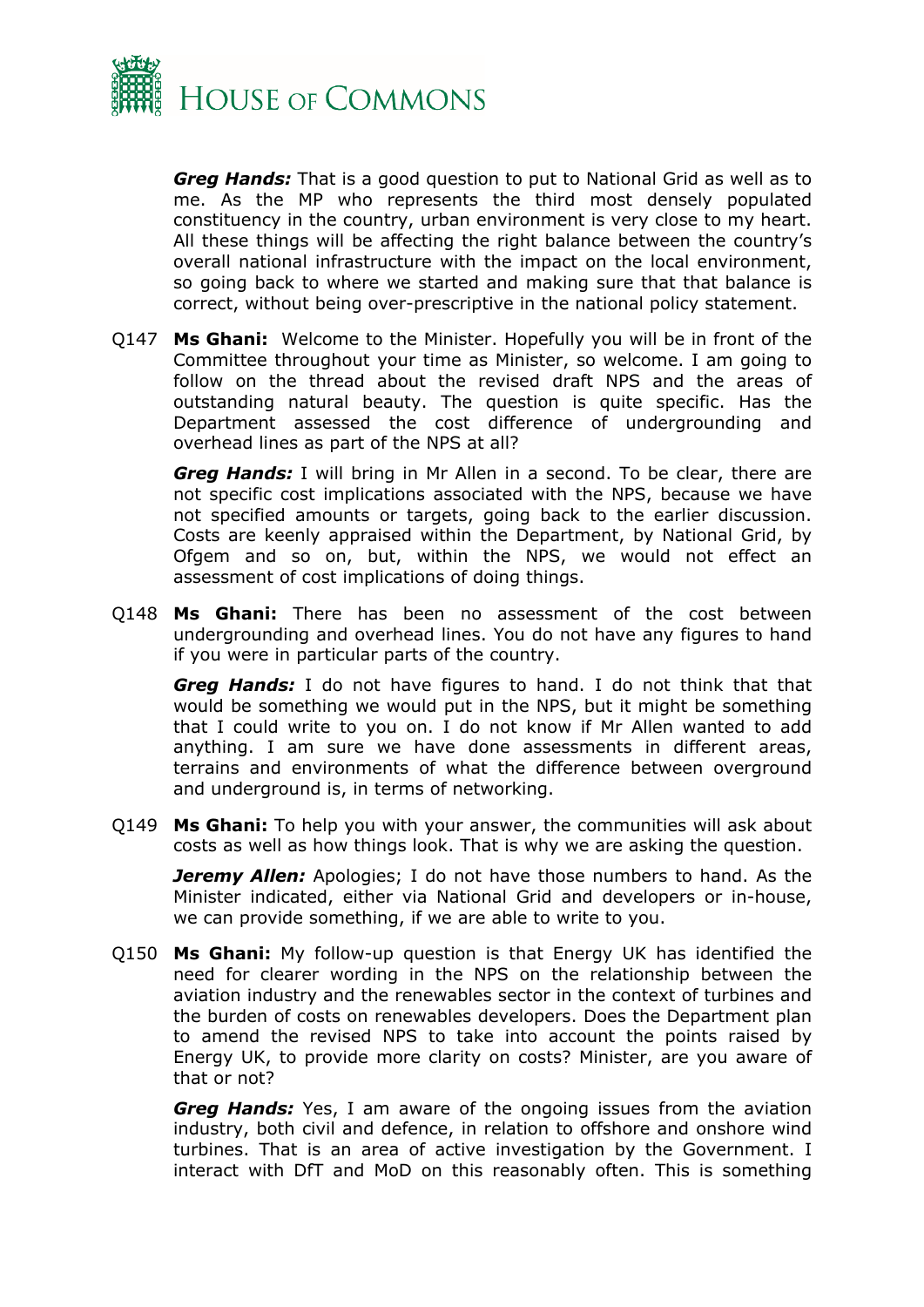

that, particularly on offshore wind, as we quadruple our capacity, is going to be an issue today and will continue to grow.

For air defence and offshore wind, there is a joint taskforce that published its first draft of the joint strategy implementation plan, which outlined the first interim solutions for the mitigation of military radar. It is developing work in this area, which has been going on concurrent to the consultation. We will consider updating the draft NPS as a result of that work.

**Ms Ghani:** That will be very good news, no doubt, to Energy UK.

*Greg Hands:* I forget you are a former Transport Minister.

Q151 **Ms Ghani:** I have a transport question coming up very shortly. That is good to know. Another question is that there is some anxiety that maybe the commitments and Government Departments are not working as closely as they should be. For example, do energy infrastructure NPS priorities align with transport infrastructure NPS priorities as well as the Government's overarching aim of moving towards net zero by 2050? What comfort can you provide us on that, Minister?

*Greg Hands:* That might be a question better for Minister Pincher, in terms of the overall co-ordination. DLUHC owns the whole NPS space, so co-ordination across Government is a little more with it. In terms of the interactions that we have, they are considerable on an inter-ministerial basis, in relation to delivery of energy infrastructure.

At the suggestion of Sir Ian Wood, I am starting a delivery group particularly on offshore wind, looking at how we can speed up the delivery of offshore wind, working with all the various stakeholders, principally Defra on the marine environment, DfT on the transport environment and MoD on the military transport environment, to make sure this gets speeded up.

In terms of how we co-ordinate Departments across Whitehall, that is probably a question better put to DLUHC, which is looking at this, as already mentioned. Minister Pincher, I think, talked about project speed, which is intended to drive this forward.

Q152 **Ms Ghani:** That is fantastic. Does your portfolio cover the CMA and businesses being transparent in their environmental credentials or not?

*Greg Hands:* No. I think that is with Minister Scully.

Q153 **Ms Ghani:** I had a really good question on the CMA putting businesses on notice for greenwashing their credentials. Would that be something that you could answer or not?

*Greg Hands:* That is a good question.

Q154 **Ms Ghani:** Shall I give you some background? The CMA has put together a green claims code, which is to try to focus on businesses that are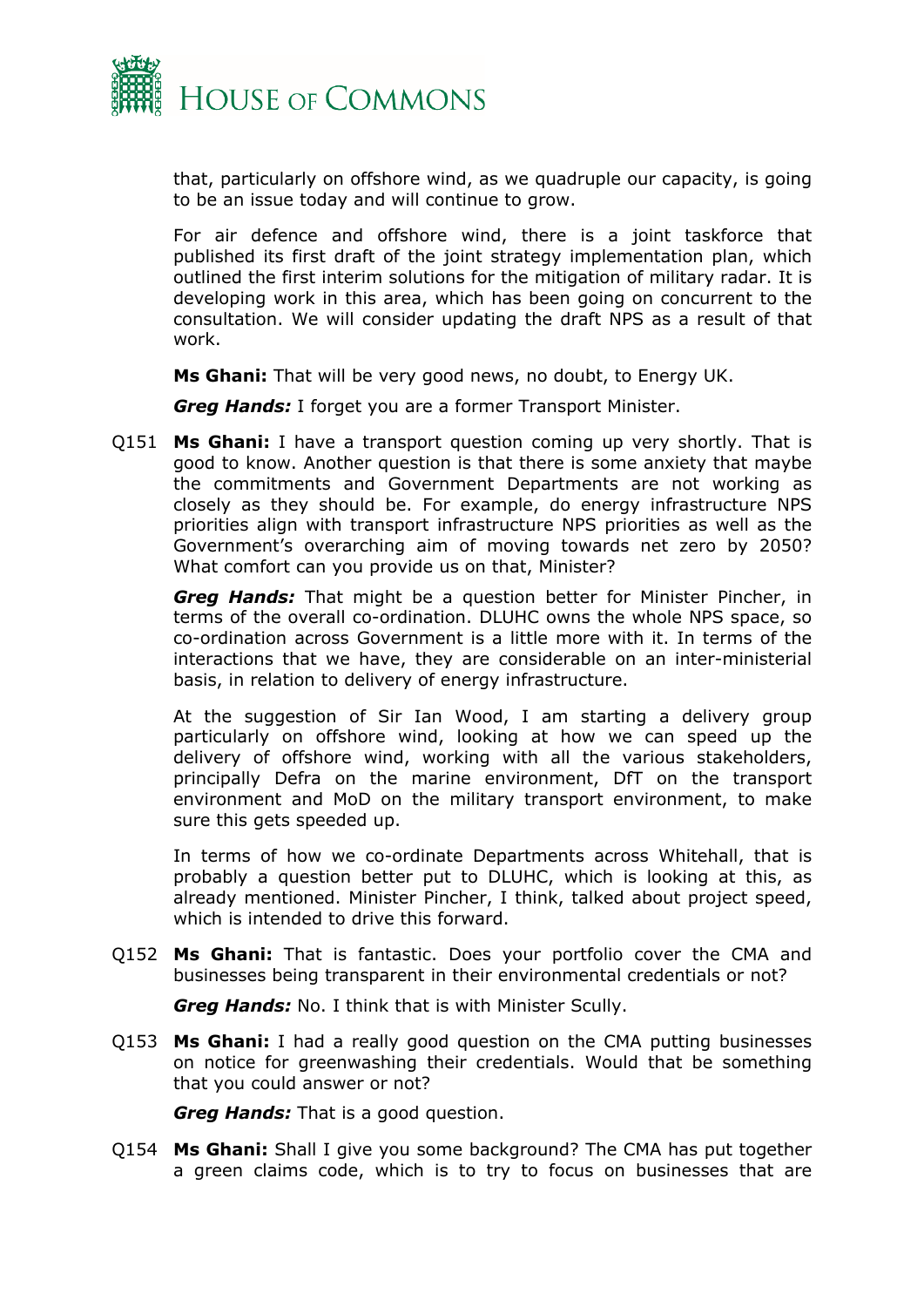

greenwashing their credentials. You have already presented on how fast you are working on delivering this agenda, how you want it to be efficient and the level of investment that is taking place. There must be some anxiety, when we are working with businesses, that they are not being absolutely honest and transparent on what their impact is on the environment. It would not make sense if you are delivering on an agenda and the businesses are not being held to account. The CMA is now conducting this piece of work. I wondered if you were across it at all.

*Greg Hands:* To be fair, I would be responsible for any business and their interaction with the environment jointly with Minister Scully and Minister Callanan. In terms of the CMA, that would be overseen by the Secretary of State and Minister Scully. It is one of these areas that falls between different areas.

Let me say this about it. Working with businesses to make sure they deliver on the green agenda is incredibly important. It was very important at COP, in terms of the UK as a global leader in getting businesses to deliver on the net zero agenda. That is why more UK businesses signed up through Andrew Griffith, the Member for Arundel and South Downs. His initiative, going into COP to get more and more UK businesses to sign up to that, was a key part of that.

If there is any actual feeling that businesses are being dishonest or, shall we say, stretching credibility, I am sure that is something the whole of BEIS will be taking a look at.

Q155 **Ms Ghani:** It is the green claims code that the CMA will be working on going forward. I was interested to see how closely you may be working with the CMA on that. I have a final follow-up question, if I may. It would be remiss of me for us not to continue the conversation we had last year. We would also want to make sure that businesses are being absolutely transparent with slave labour in their supply chains. If they are able to showcase their impact on the environment, therefore they should be able to showcase if they have any slave labour in their supply chains as well. No doubt, Minister, in your new portfolio, in your new Department, you will be keen to ensure we are exposing businesses that have slave labour in their supply chains.

*Greg Hands:* I absolutely agree. There are the measures that this Government have taken in this space, with the Modern Slavery Act and further developments and the statements made by the then Foreign Secretary in January of last year in relation to supply chains in China. All of those statements are as valid today as they were then. If it has an impact on energy and energy infrastructure, companies that might be involved in anything from turbine manufacture, through to parts, through to solar panels, that is clearly something where we will make sure that UK law and practice is rigorously enforced across those sectors.

**Ms Ghani:** Minister, I welcome that statement, especially in respect of solar panels. Thank you so much.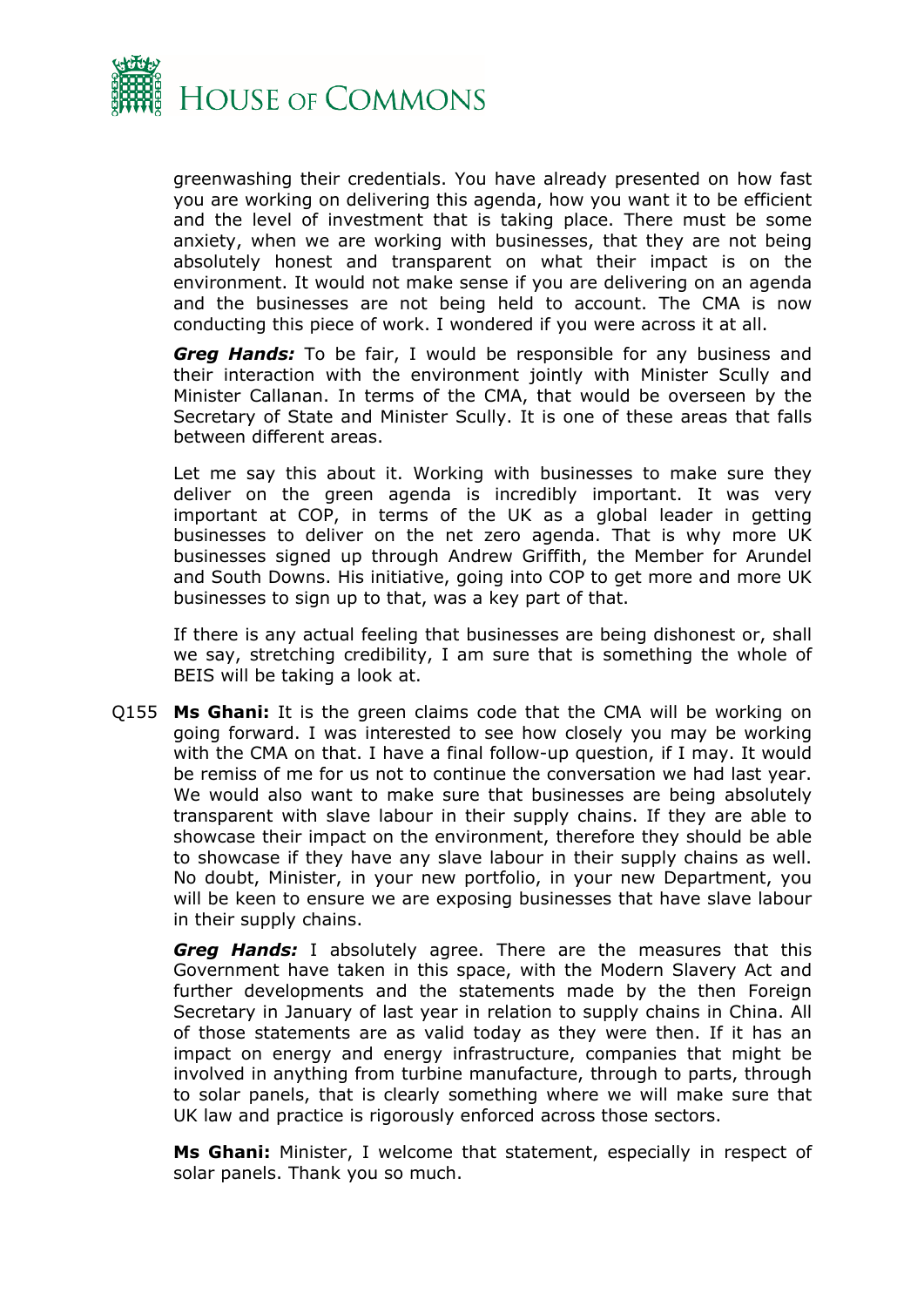

Q156 **Chair:** When we started our scrutiny of the energy NPS, it was in the context of Storm Arwen and the question of resilience of our critical national infrastructure. How has a Government assessment of CNI resilience factored into the NPS, if at all?

*Greg Hands:* I will bring in Mr Allen, but energy resilience is incredibly important. Arwen was an exceptional storm, but the fact that we have exceptional storms is not exceptional, if you follow me. We have had exceptional storms for a long time. Making sure that the infrastructure is resilient has definitely been a specific concern on the NPS.

I might bring in Mr Allen in terms of how that is actually voiced in some of the specifics here. We will be looking very carefully. The consultation overlapped, if I am not mistaken, with Storm Arwen right at the beginning of December. I am sure that will form part of your consideration of it, Mr Jones. In terms of specifically on storm resilience, I might bring in Mr Allen.

*Jeremy Allen:* We want to review the drafts as they currently stand, as we look at the consultation feedback, and whether there are more pointed statements we would make around resilience, particularly given Storm Arwen. At the moment, the Secretary of State is separately commissioning analysis and recommendations on resilience in the wake of that event. We may then look at those outputs to see whether they are appropriate to reflect in our guidance around the NPS. At the moment, we have not specifically addressed it in the current guidance.

Q157 **Chair:** Do the timescales of the review of resilience of energy infrastructure align with bringing forward the NPS to Parliament and putting it into practice?

*Greg Hands:* The review of resilience of energy infrastructure is an ongoing thing. We do specific event reviews. Storm Arwen is both a BEIS and an Ofgem review. I think it is the BEIS review that might be having an interim report pretty soon on lessons to be learned from Storm Arwen.

Again, it is one of these examples where your NPS, in a dynamic, moving field, like energy policy, is never going to be tip-top, on that specific day, up to date on everything. It is an inevitable compromise between durability and certainty of the regime with being fully up to date. It goes back to the initial questioning. Is 10 years too long? Yes. Is five years about right? Probably. Is the ability to update this as and when necessary also highly likely to be necessary?

These kinds of reviews, as you know, are after each event. There was the big outage on 7 or 8 August. That review and all these reviews will feed into where we think infrastructure needs to be, which then in turn feeds through to the NPS.

Q158 **Chair:** You allude to the potential five-year cycle of reviewing the energy national policy statement. We have significant targets in the energy White Paper by 2030. It is now 2022. You are going to have one review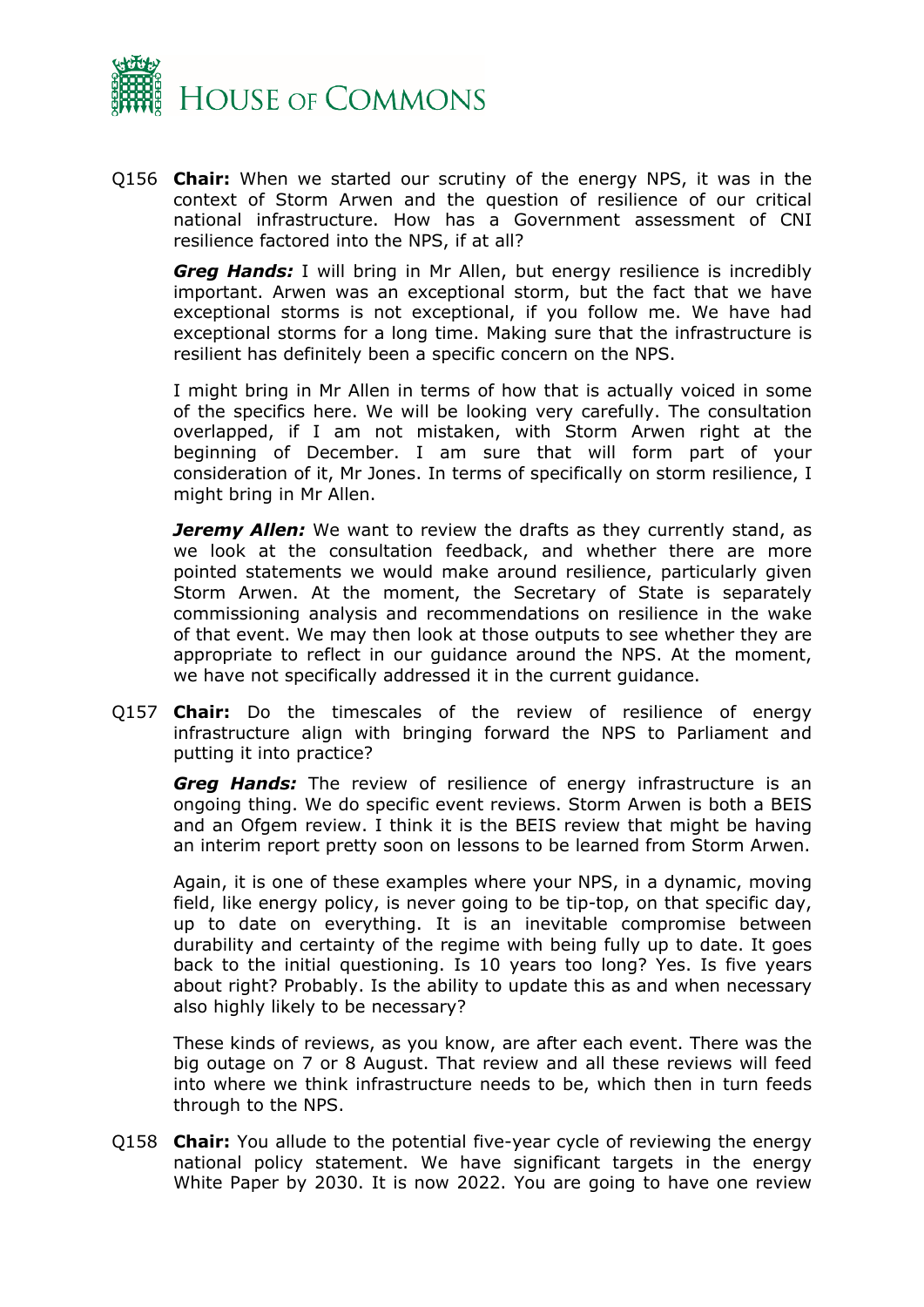

cycle before some key dates arrive. Is the Department going to publish delivery metrics on a more frequent basis to show whether the energy White Paper and NPS are being delivered in the real world between those five-year cycles?

*Greg Hands:* It is a very good question and that has definitely been part of the consultation responses. We will look at the responses to the consultation and see whether there is a specific policy response that is needed, in terms of providing updates of how we get there. We have, as you know, as a Government, provided quite a few staging posts on the journey to 2050. It is not an unreasonable question as to whether the planning regime should be assessed as to whether it is helping us to meet those staging posts.

There is the decarbonisation of electricity and reaching a 78% reduction on 1990 emissions levels by 2035, all these different staging posts. It is not an unreasonable question as to whether the assessment of the planning regime should match those staging posts. That will be one of the things we look at as we respond to the consultation.

Q159 **Chair:** I have two last questions while we have you. Energy bills is a topical issue for people across the country. We have a separate inquiry on that and we will no doubt speak to you in due course. We understand that Ofgem is due to report in early February on the price cap for April. According to reports, the Government will announce any further interventions to help people with their bills. Do you have an update for the Committee on that? Will it align with Ofgem's announcement in early February?

*Greg Hands:* Policy in this space is under discussion at the moment. That is a live governmental discussion. Ofgem has its own consultation that is out there with the industry, which is also live at the moment. There are quite a few moving parts to all of this. As a Government, we can see the likely direction of travel on the price cap, driven by the high and volatile global energy prices, particularly in the area of gas. It is a live discussion, which I know is of great interest to all of us, bill payers, energy suppliers and energy producers right the way across the country.

Q160 **Chair:** There is no indication of timing of Government announcements.

*Greg Hands:* No. I have no indication of timing of Government announcements, other than the fact that we are looking at the situation extremely carefully.

Q161 **Chair:** One of the related issues this Committee has looked at in the past is the replacement scheme for the green homes grant, in terms of how we insulate our homes better to use less gas in the first place. We have been told on a number of occasions a replacement scheme will be forthcoming, but it has been quite some time. Do you have any updates for us?